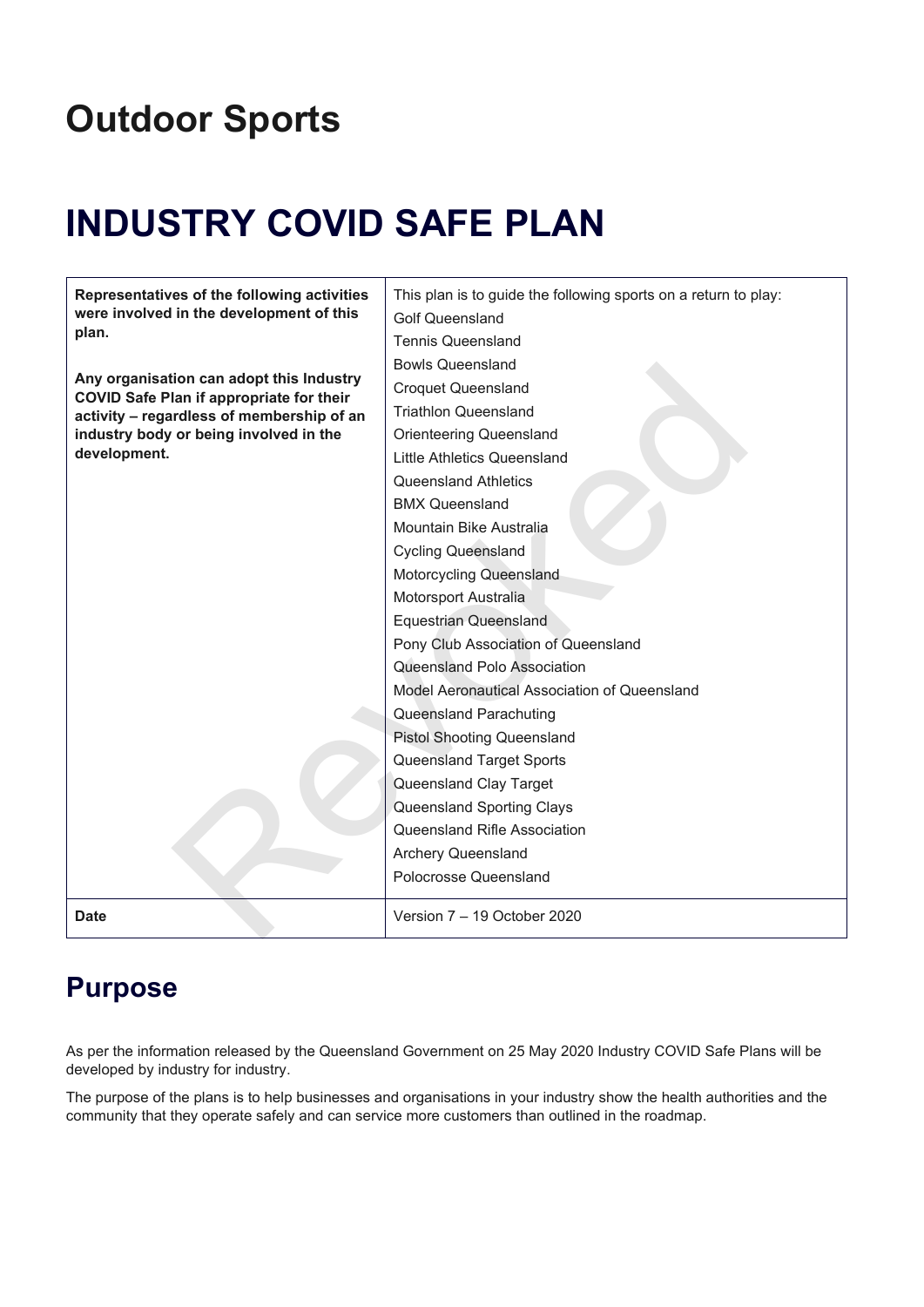# <span id="page-1-0"></span>**INTERACTION BETWEEN APPROVED INDUSTRY COVID SAFE PLANS**

If there are multiple activities being undertaken at a venue/facility (for example – food services, sports, approved training courses, fitness or recreational), several approved industry plans may apply. If this is the case, the following will apply:

- Where there is clear separation between the activity and it is a discreet business entity, the relevant plan applies to the relevant area.
- Display the COVID Safe Statement of [Compliance](https://www.covid19.qld.gov.au/government-actions/approved-industry-covid-safe-plans/assets/statement-of-compliance) for the appropriate Plan in each area and implement the Plan's requirements.
- Where the activities cross over (for example amenities, entry/exits, carparks):
	- $\circ$  Where possible these areas of cross over will be minimised. Such as designating a particular entry, exit, amenities and carpark for each activity.
	- $\circ$  Where the cross over cannot be minimised, a decision will be made as to which plan takes priority in which common area and will be followed.
		- For example, the entry, exit, carpark and amenities may be common to both activities and will be managed under the dining plan.
		- In this case the entity responsible for the dining plan will ensure these areas are appropriately managed and the separate groups from the dining and sport activity will not intermingle.
- Where an existing approved COVID Safe Industry Plan covers all facets of the operations of the organisation, including regular seasonal fixtures and competitions (including finals), organisations should operate in compliance with this Plan.
- Any other events run outside of regular seasonal fixtures or competitions such as carnivals, gala days and State Championships, with more than 500 people (indoor events) or more than 1,500 people (outdoor events) in attendance and operating in compliance with an Approved COVID Safe Plan (industry, site-specific or professional sporting code plan) other than a COVID Safe Event Plan must notify the Public Health Unit of the event a **minimum** of 10 business days before the event by emailing COVID-19.Industryplans@health.qld.gov.au. the activities cross over (for example annentines, entryiexits, carparis):<br>
Where possible these areas of cross over will be minimised. Such as designating a part<br>
exit, amentities and carpark for each activity.<br>
Where th
- Where an **event** is outside of the scope or not solely covered by the Approved COVID Safe Plan, please refer to the Industry Framework for COVID Safe Events, which provides further guidance on organising COVID Safe Events. The COVID Safe Event Plan or Checklist should refer to the relevant components of the Approved COVID Safe Plan, which may also be applicable to respective parts of the event. The planned event must be hosted in accordance with the following conditions:
- **Indoor Events** 
	- o Events up to 500 people can proceed by following the COVID Safe Event Checklist, no further approval needed.
	- $\circ$  Events with 500 to 10,000 people must develop a COVID Safe Event Plan and submit via the COVID Safe Event Plan Submission Portal <https://healthserviceportal.health.qld.gov.au/hdsp> for approval by the local Public Health Unit.
	- o Events of more than 10,000 people must develop a COVID Safe Event Plan and submit via the COVID Safe Event Plan Submission Portal <https://healthserviceportal.health.qld.gov.au/hdsp> for approval by the Chief Health Officer.
- **Outdoor Events** 
	- o Events up to 1500 people can proceed by following the COVID Safe Event [Checklist,](https://urldefense.proofpoint.com/v2/url?u=https-3A__www.covid19.qld.gov.au_-5F-5Fdata_assets_pdf-5Ffile_0014_132701_covid-2Dsafe-2Devent-2Dchecklist.pdf&d=DwMGaQ&c=tpTxelpKGw9ZbZ5Dlo0lybSxHDHIiYjksG4icXfalgk&r=iNsvEZL7DalpMd4F7uxP9GzRdybb4Un6jfJZAfir6Yo&m=U4iF4sQDGmigQ_35DEtxde7caVZk0iYgsjPP0WrNS8Y&s=AiGS7tXO9AtsNTSq2b1SB3ufX1PpUQt0zhrs4PlivGM&e=) no further approval needed.
	- o Events with 1500 to 10,000 people must develop a COVID Safe Event Plan and via the COVID Safe Event Plan Submission Portal <https://healthserviceportal.health.qld.gov.au/hdsp> for approval by the local Public Health Unit.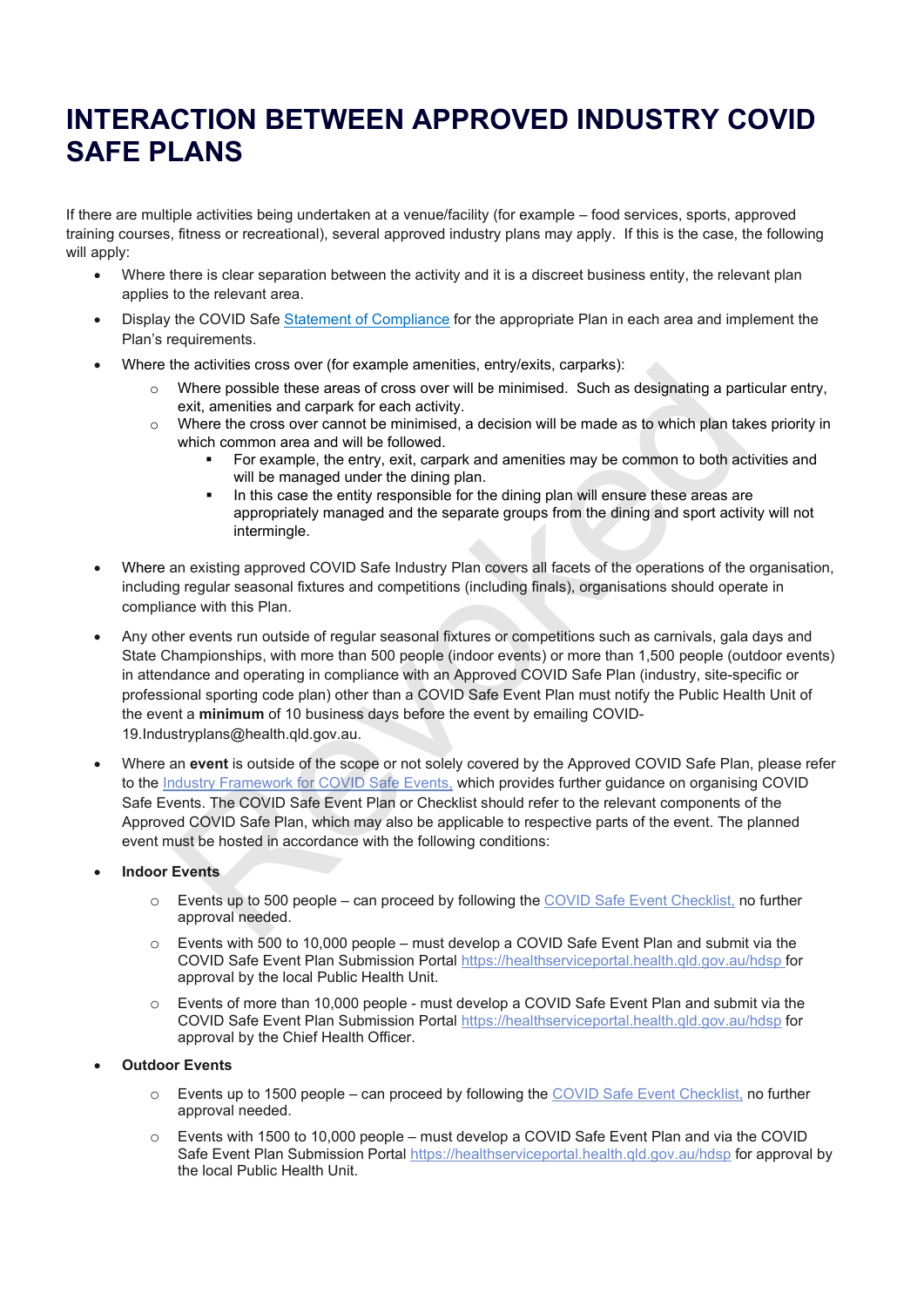o Events of more than 10,000 people - must develop a COVID Safe Event Plan and submit via the COVID Safe Event Plan Submission Portal <https://healthserviceportal.health.qld.gov.au/hdsp> for approval by the Chief Health Officer.

Where a business is operating alongside of a not-for-profit community group, the business would normally take responsibility for managing the shared or common areas.

<span id="page-2-0"></span>The approved Industry plans are located at [https://www.covid19.qld.gov.au/government-actions/approved-industry](https://www.covid19.qld.gov.au/government-actions/approved-industry-covid-safe-plans)[covid-safe-plans.](https://www.covid19.qld.gov.au/government-actions/approved-industry-covid-safe-plans)

Percoked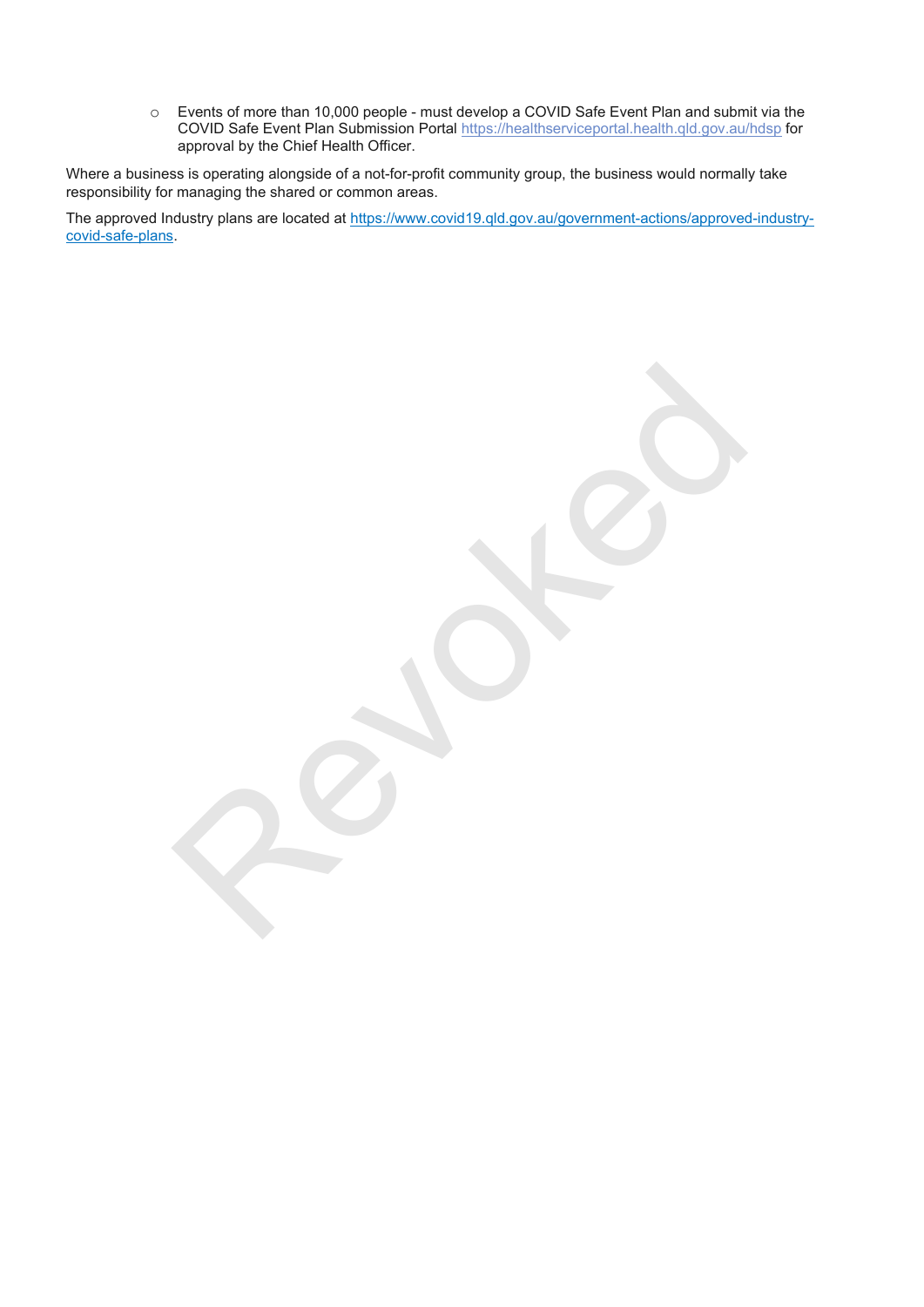# **Overview**

By virtue of the description the outdoor group of sports typically conducts its activities in an open-air environment. Many of these outdoor spaces, such as, roads, tracks, courses, ranges, fields, grounds, rinks and multi-courts, are vast making the actual activity relatively risk free.

The outdoor sports venues access vary from those that have designated entry and exit points, to those which are simply arriving by vehicle into a carpark and on to an open field. Those venues with defined entry and exit points, the Sports will identify how to manage the flow of people into and out of "venues".

The venues may have capacity for multiple playing spaces. The Sports have developed detailed plans to provide for scheduling of attendance into the venues and playing spaces. Where multiple groups are possible the venue should consider implementing designated playing spaces to limit co-mingling of groups.

The majority of Outdoor sports addressed within this plan are non-contact by nature; however, we make the following comments in regard to contact.

**Primarily our non- contact sports** participants often do not face each other and operate easily with physical distancing compliance in large open areas.

**Contact Sports** – participants do face each other, and incidental and full contact does occur with participants.

Outdoor Sports operating in school environments (community sport) will return when school restrictions allow and will be required to adhere to the Department of Education's operating guidelines for community use of schools. Dutdoor sports addressed within this plan are non-contact by nature; however, we make that<br>and to contact.<br> **On-contact sports** participants often do not face each other and operate easily with phylance in large open areas

Each individual sport will complete a sport specific COVID safe operational plan to meet Chief Health Officers requirements and noting points approved and outlined in this Outdoor Sport submission.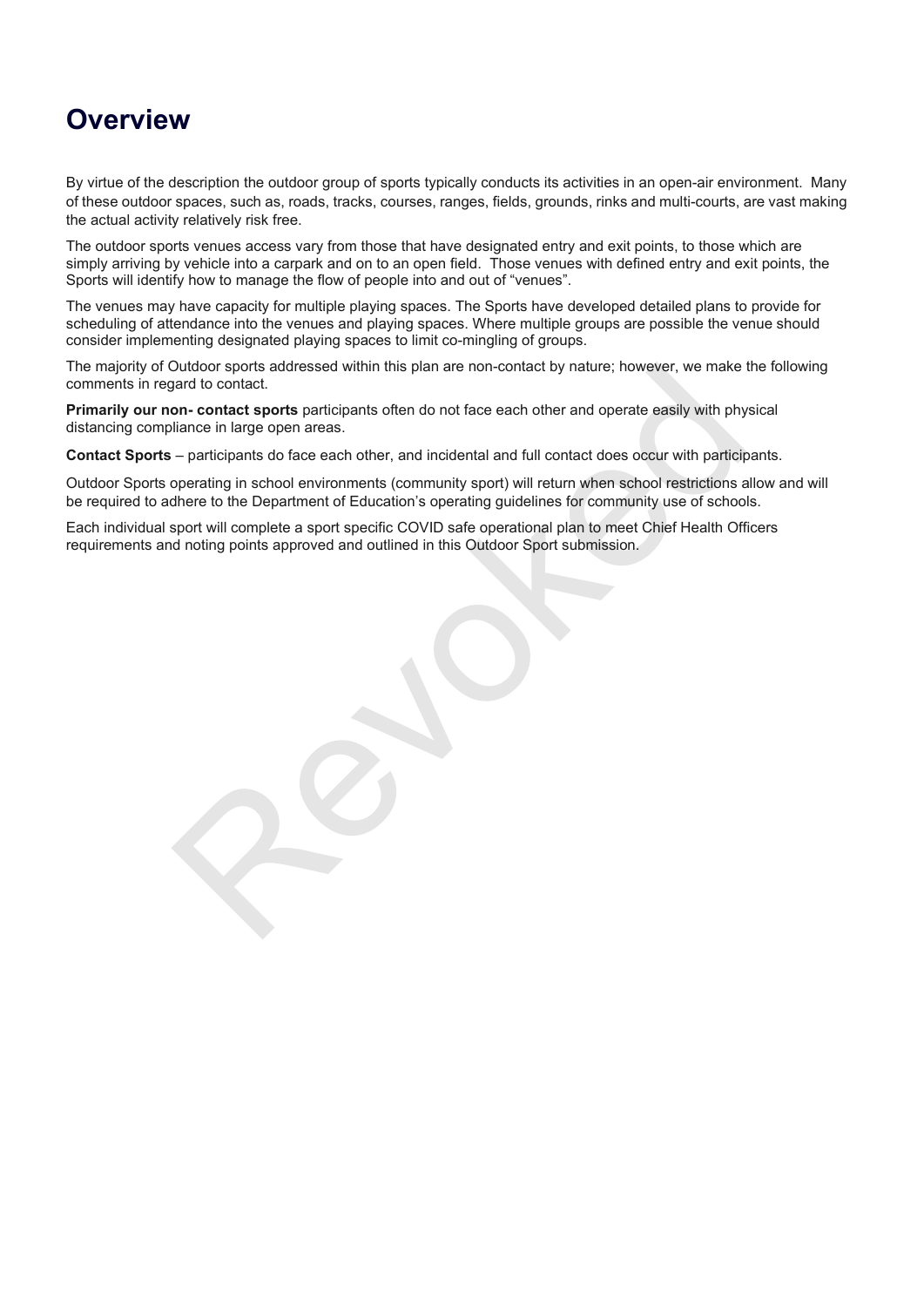# **Contents**

| 9<br>Part 1 - Sport Operations     |  |  |
|------------------------------------|--|--|
| 19<br>Part 2 - Facility Operations |  |  |
|                                    |  |  |
|                                    |  |  |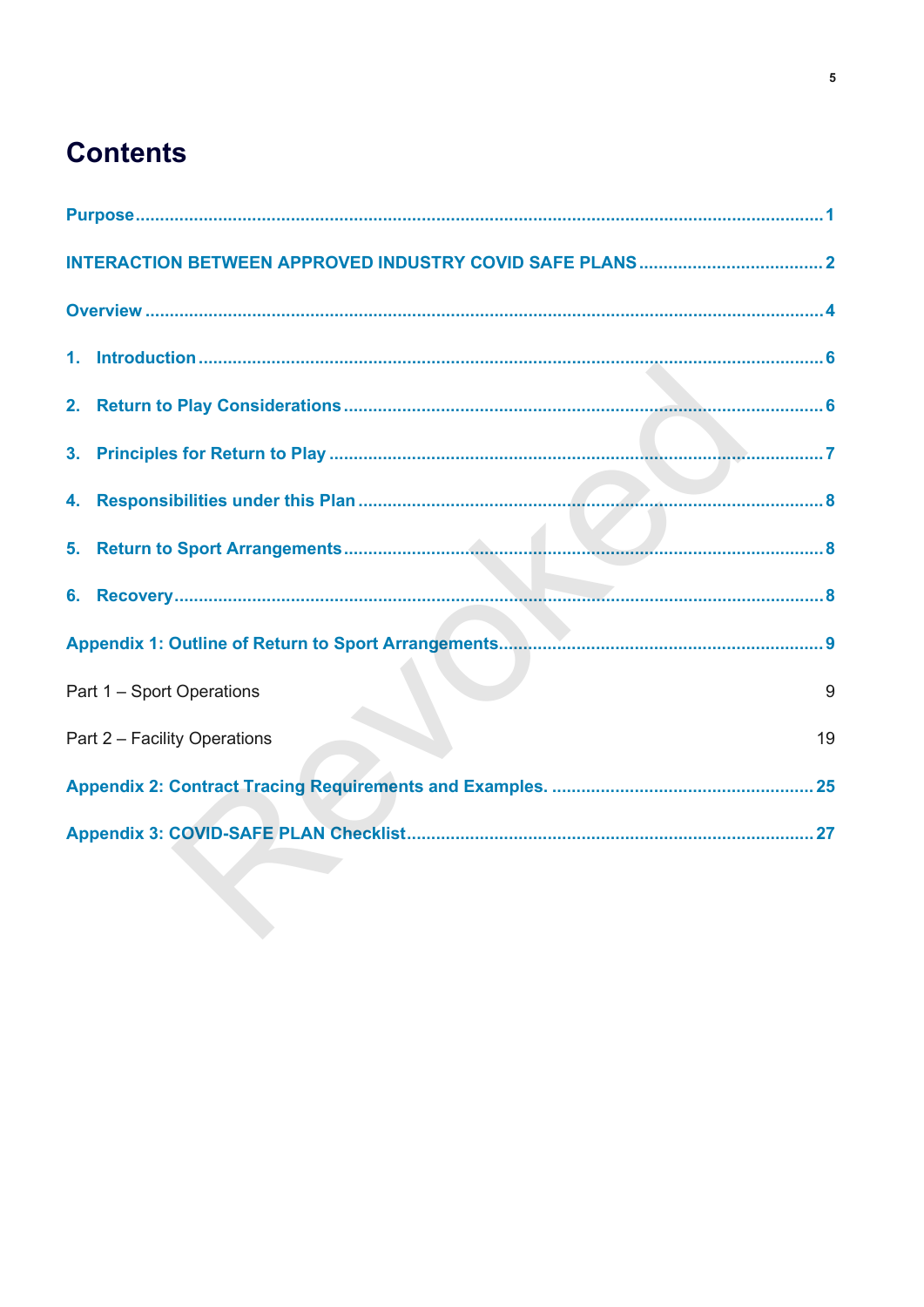## <span id="page-5-0"></span>**1. Introduction**

The purpose of this COVID-19 Safety Plan (**Plan**) is to provide an overarching plan for the implementation and management of procedures by the QSport Outdoor Sports Group to support sports that play on an outdoor sport field or court in Queensland. And for their members and participants to resume community sporting activities in a staged approach.

The arrangements set out in this Plan are intended to prevent the transmission of COVID-19 among members, participants, coaches, officials, administrators/volunteers, visitors, families and the broader community. The Plan provides the framework to govern the general operation of Outdoor sports, in particular those conducted in outdoor sport fields/courts and any venues/facilities utilised, managed or controlled by the organisations listed, the training and competition behaviour of all members and participants and the monitoring and reporting of the health of attendees involved in outdoor sporting activities or utilising an outdoor spaces.

This Plan includes, but is not limited to, the conduct of:

- a. staged training and competition activities (sport operations); and
- b. facility management and supporting operations (facility operations).

At all times the Plan is subject to all regulations, guidelines and directions of government and public health authorities.

This plan will be updated in accordance with any changes to public health directions.

### <span id="page-5-1"></span>**2. Return to Play Considerations**

This Plan is based on, and accepts, the AIS Framework for Rebooting Sport in a COVID-19 Environment (**AIS Framework**) and the National Principles for the Resumption of Sport and Recreation Activities (**National Principles**).

This staged approach is in line with directions from the Queensland Government's Chief Health Officer, specifically [Queensland's](https://www.covid19.qld.gov.au/government-actions/roadmap-to-easing-queenslands-restrictions) [Roadmap](https://www.covid19.qld.gov.au/government-actions/roadmap-to-easing-queenslands-restrictions) to easing restrictions.

The Plan also accepts as key considerations that:

- The health and safety of members, participants, coaches, officials, administrators/volunteers, visitors, families and the broader community is the number one priority;
- Members, participants, coaches, officials, administrators/volunteers, families and the broader community need to be engaged and briefed on the Outdoor Sporting Industry's return to sport plans which are specific to each sport; but is not limited to, the conduct of:<br>
Ing and competition activities (sport operations); and<br>
gement and supporting operations (facility operations).<br>
In is subject to all regulations, guidelines and directions of govern
- Facilities are assessed and appropriate plans are developed to accommodate upgraded hygiene protocols, physical distancing and other measures to mitigate the risk of transmission of COVID-19;
- Training and/or competition cannot resume until the arrangements for sport operations and facility operations are finalised and approved, if necessary; and
- At every stage of the return to sport process the Outdoor Sporting Industry must consider and apply all applicable State Government and local restrictions and regulations. The Sports Industry needs to be prepared for any localised outbreak at our facilities, within our competitions or in the local community.

#### **Difference between the Industry Plan and Chief Health Officer's direction**

• Where there is an inconsistency between the Restrictions on Businesses, Activities and Undertakings Direction (the Direction) and this industry plan, the Direction will take precedence over the industry plan for the extent of the inconsistency.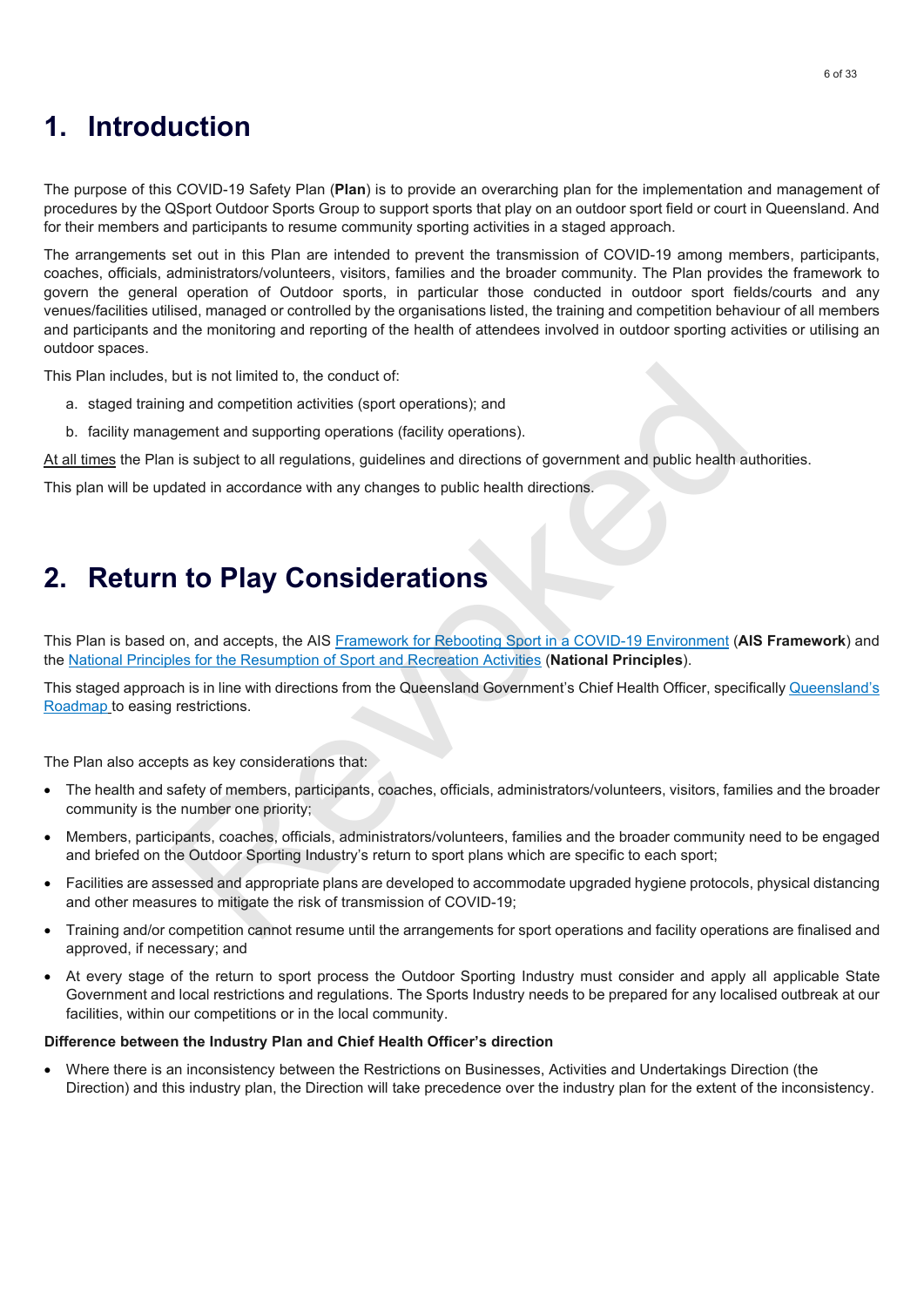# <span id="page-6-0"></span>**3. Principles for Return to Play**

The Industry COVID Safe Plans completed to date will remain largely unchanged, however any changes made from Stage 3 will be guided by the following Principles:

- **Contact** full contact is permitted on the 'field of play' in line with pre-COVID contact activities. At all other times, participants, coaches, supervisors, officials, trainers, and spectators are to observe physical distancing requirements and undertake sound hygiene practices as detailed in this Plan
- **Facility capacity** the total number of people to attend an activity, training and competition at indoor venues is to be based on occupant density of one person per two square metres for venues of 200 square metres or less (up to a total of 50 people) and one person per four square metres for venues of 200 square metres or more. For outdoor venues, physical distancing off the field of play is required. Risks will be managed through mandatory record keeping, through group segmentation and buffer zones as appropriate. Individual organisations and facility managers will be responsible for implementing these requirements in line with the relevant approved Industry COVID Safe Plan.
- **Facility usage** all elements of community sport, recreation and fitness facilities are accessible in line with relevant health guidelines and directives. This means facilities such as canteens, change rooms, bathrooms, storage rooms, bars will reopen and operating hours can also be amended. Industry Plans will detail how organisations will manage the use of ancillary facilities in relation to cleaning/sanitisation and flow of people within venues. All facility components will be operated in accordance with the relevant approved Industry COVID Safe Plan. p[e](https://www.covid19.qld.gov.au/government-actions/roadmap-to-easing-queenslands-restrictions)rson per four square metres for venues of 200 square metres or more. For outdoor venues that is the selection person performation in the relation of the field of play is required. Risks will be managed through mandatory
- **Events** such as championships, markets, carnivals and gala days can recommence. Organisations must ensure the relevant approvals are in place based on the number of people attending as seen in the Roadmap.
- **Stadia** strict physical distancing measures and hygiene practices will remain central to COVID Safe Site-Specific Plans, in line with Public Health Directions. Group segmentation and buffering measures will be used to reduce co-mingling. Public messaging will ensure that patrons are aware of all requirements during sporting events and concerts. COVID Safe Site-Specific Plans for stadia, where applicable, will address transport management for patrons travelling to and from venues, including alternatives to public transport.
- **Compliance with industry and stadia COVID Safe Plans** all activity is to be conducted in accordance with relevant Industry and Stadia COVID Safe Plans and Public Health Directives. This includes organisations detailing how all persons at the activity/facility will be tracked, and traced, including spectators.

**These principles will be applied using the Sport Operations and Facility Operations tables in Appendix A.**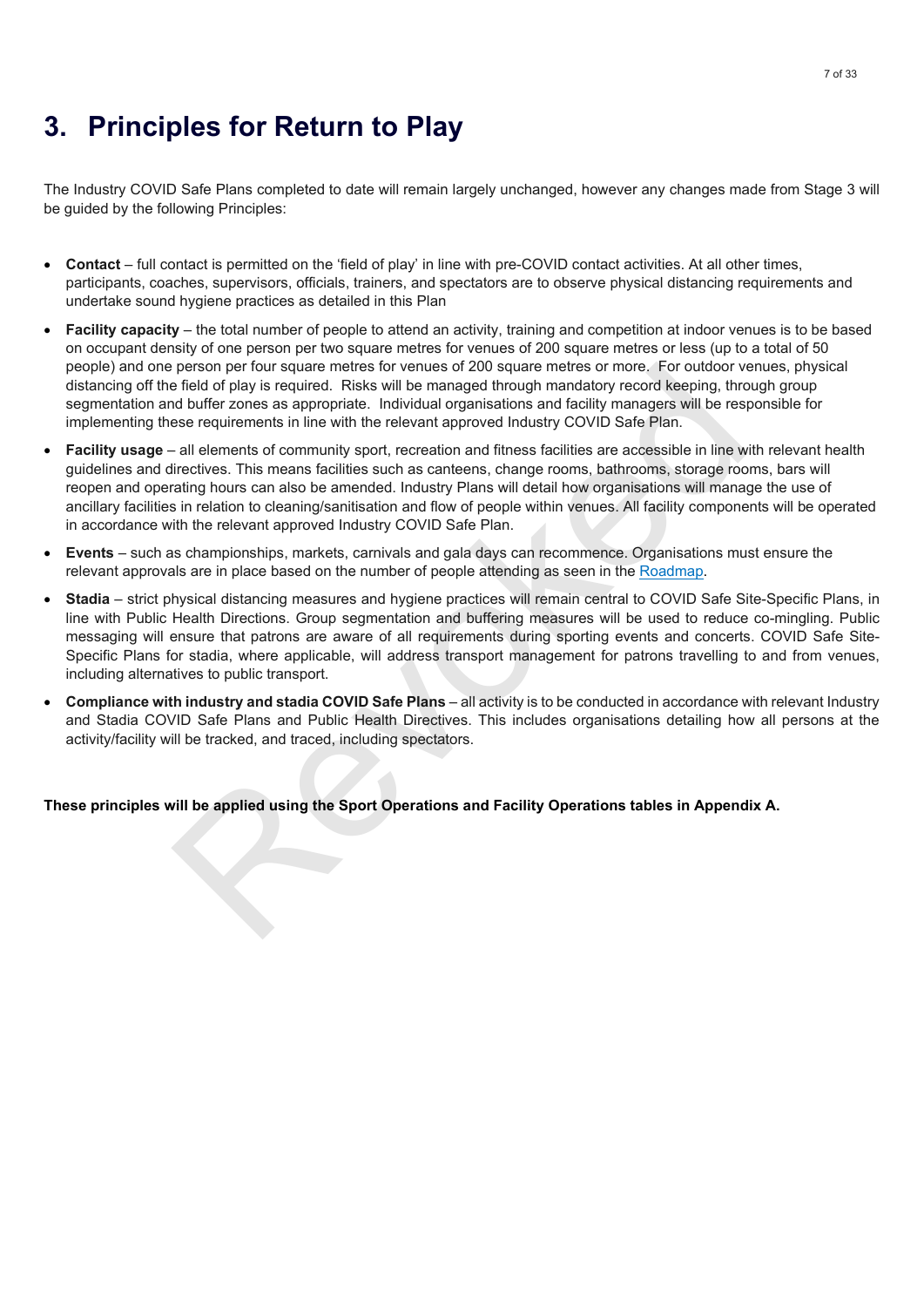# <span id="page-7-0"></span>**4. Responsibilities under this Plan**

The Outdoor Sporting Industry retains the overall responsibility for the effective management and implementation of the return to sport activities and operations outlined in this Plan.

The Board of QSport and specifically the Outdoor Sport group is responsible for:

- Overseeing the implementation of the arrangements in the Plan; and
- Revising the Plan as required, ensuring it reflects up to date information from government and public health officials and submitting to Queensland Health.

The Outdoor Sport Group has appointed the following person as the [Association/Organisation] COVID-19 Safety Coordinator to execute the delivery of the Plan and to act as a point of contact for information relating to this Plan:

| <b>Name</b>          | Peter Doig                                                                                                                                                                                                                                                                                                           |
|----------------------|----------------------------------------------------------------------------------------------------------------------------------------------------------------------------------------------------------------------------------------------------------------------------------------------------------------------|
| <b>Contact Email</b> | eo@qldrifle.com                                                                                                                                                                                                                                                                                                      |
| volunteers to:       | The QSport Outdoor Sports group (The Group) expects all members, participants, coaches, officials, administrative staff                                                                                                                                                                                              |
| ٠                    | Comply with the health directions of government and public health authorities as issued from time to time;                                                                                                                                                                                                           |
|                      | Understand and act in accordance with this Plan as amended from time to time:                                                                                                                                                                                                                                        |
| ٠                    | Comply with any testing and precautionary measures implemented by The Group;                                                                                                                                                                                                                                         |
| ٠                    | Act with honesty and integrity in regard to the state of their personal health and any potential symptoms; and                                                                                                                                                                                                       |
| $\bullet$            | Monitor their health and take a cautious approach to self-isolation and reporting of potential symptoms.                                                                                                                                                                                                             |
| 5.                   | <b>Return to Sport Arrangements</b>                                                                                                                                                                                                                                                                                  |
| Queensland           | Plan outlines specific sport requirements that Outdoor Sporting Organisations will implement for Stage 2 and onward<br>Roadmap to easing<br>restrictions.<br>The Roadmap<br>can<br>be viewed<br>at the<br>following<br>https://www.covid19.qld.gov.au/government-actions/roadmap-to-easing-queenslands-restrictions. |
|                      | Stage 2 allows for a return to non-contact training activity, while Stage 3 allows for the resumption of contact and compet                                                                                                                                                                                          |
|                      | The Outdoor Sporting Industry will transition from training activity and facility to both training/competition activities and face<br>outlined in Stage 3 of the Queensland Roadmap when permitted under State restrictions and regulations.                                                                         |

- Comply with the health directions of government and public health authorities as issued from time to time;
- Understand and act in accordance with this Plan as amended from time to time;
- Comply with any testing and precautionary measures implemented by The Group;
- Act with honesty and integrity in regard to the state of their personal health and any potential symptoms; and
- <span id="page-7-1"></span>• Monitor their health and take a cautious approach to self-isolation and reporting of potential symptoms.

### **5. Return to Sport Arrangements**

Plan outlines specific sport requirements that Outdoor Sporting Organisations will implement for Stage 2 and onwards of the Queensland Roadmap to easing restrictions. The Roadmap can be viewed at the following website: https://www.covid19.qld.gov.au/government-actions/roadmap-to-easing-queenslands-restrictions.

The Outdoor Sporting Industry will transition from training activity and facility to both training/competition activities and facility use outlined in Stage 3 of the Queensland Roadmap when permitted under State restrictions and regulations.

# <span id="page-7-2"></span>**6. Recovery**

When public health officials determine that the outbreak has ended in the local community, the Outdoor Sporting Industry will consult with relevant authorities to identify criteria for scaling back its COVID-19 prevention actions. The Outdoor Sporting Industry will also consider which protocols can remain to optimise good public and participant health.

At this time the QSport Outdoor Sporting group will consult with key stakeholders to review the delivery of its return to sport arrangements and use feedback to improve organisational plans and systems.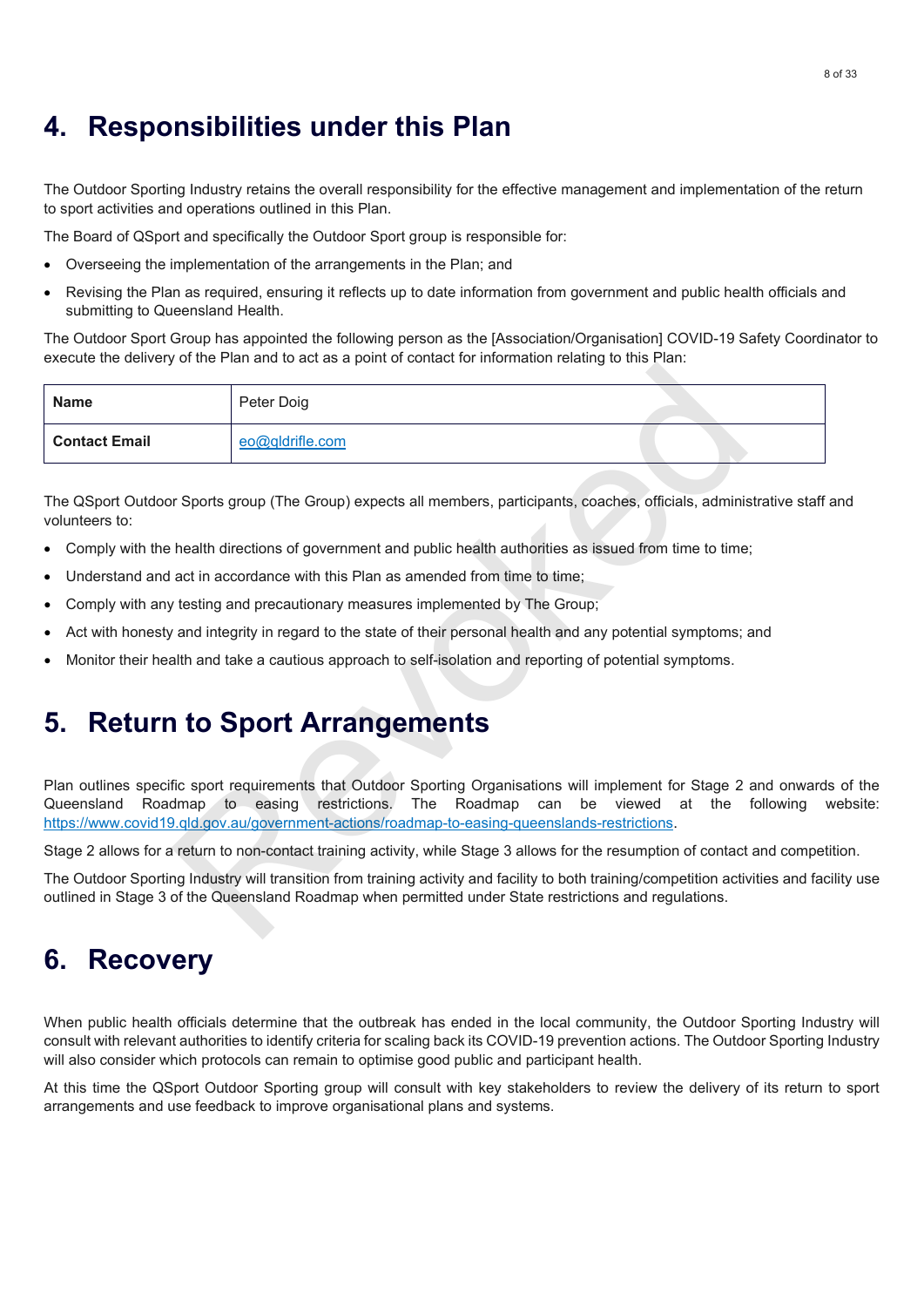# **Appendix 1: Outline of Return to Sport Arrangements**

# <span id="page-8-1"></span><span id="page-8-0"></span>Part 1 – Sport Operations

|                                         | <b>Part 1 – Sport Operations</b>                                                                                                                                                                                                                                                                                                                                                                                                                                                                                                                                                                                                                                                                                             |                                                                                                                                                                                                     |
|-----------------------------------------|------------------------------------------------------------------------------------------------------------------------------------------------------------------------------------------------------------------------------------------------------------------------------------------------------------------------------------------------------------------------------------------------------------------------------------------------------------------------------------------------------------------------------------------------------------------------------------------------------------------------------------------------------------------------------------------------------------------------------|-----------------------------------------------------------------------------------------------------------------------------------------------------------------------------------------------------|
| <b>Area</b>                             | <b>STAGE TWO (1 June)</b>                                                                                                                                                                                                                                                                                                                                                                                                                                                                                                                                                                                                                                                                                                    | <b>STAGE THREE AND ONWARDS</b>                                                                                                                                                                      |
| <b>Approvals</b>                        | The organisation must obtain the following approvals to allow a return to<br>training in Stage 2:<br>• This Industry COVID Safety Plan is industry specific and has been<br>approved by State Government<br>• Local government/venue owner approval to training at venue, if<br>required.<br>National/state sporting body/local association approval of return to<br>training for community sport.<br>Organisation committee has approved return to training for<br>organisation.<br>Insurance arrangements confirmed to cover training.                                                                                                                                                                                     | Organisations must ensure the relevant approvals are in place to return to<br>contact training and competition in particular with the relevant<br>landowner/venue operator and national/state body. |
| <b>Education and</b><br><b>Training</b> | Organisations will provide training and education to all participants,<br>volunteers, families and staff:<br>• Provide training on COVID-19 infection control to staff and volunteers<br>responsible for the conduct of training, event operations or any other<br>relevant activity.<br>• Training may consist of the following requirements:<br>Mandatory training provided by TAFE Queensland for all staff in<br>industries requiring a COVID Safe checklist. See the COVID Safe<br>Businesses website for more information.<br>Any training that has been approved or outlined by Queensland<br>Health.<br>Any training as outlined by a Peak Body or State Level<br>Organisation specifically relevant to the activity | Requirements continue from Stage 2.<br>• Note Stage 3 increase in participants may need more than one COVID<br>Safe Officer to monitor sessions.                                                    |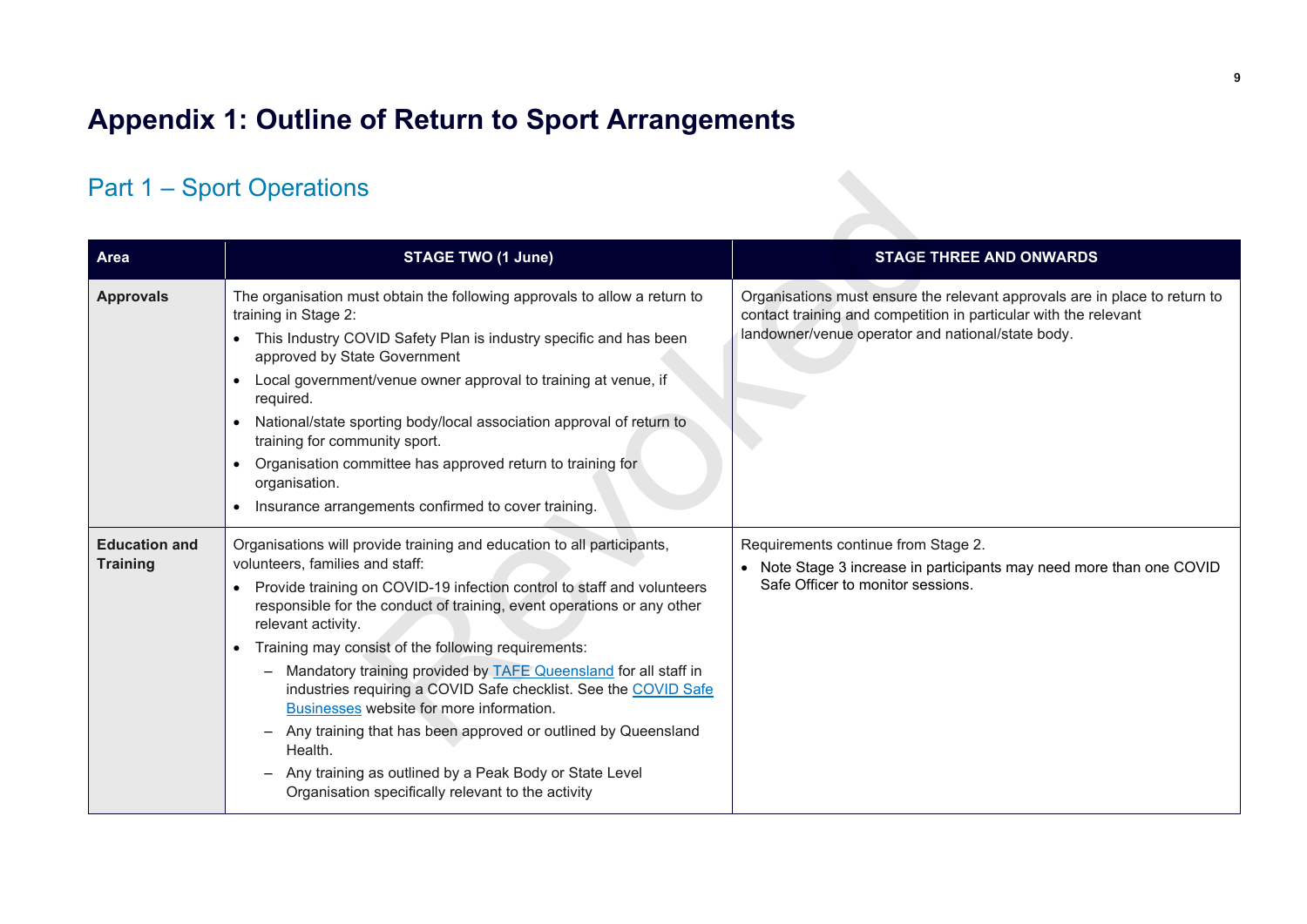|                  | Make all participants aware of appropriate hygiene measures and<br>that they are not to attend if unwell.                                                                                                                                                       |                                                                                                                 |
|------------------|-----------------------------------------------------------------------------------------------------------------------------------------------------------------------------------------------------------------------------------------------------------------|-----------------------------------------------------------------------------------------------------------------|
|                  | Government resources should be prominently displayed around<br>grounds and facilities and at entry points, including handwashing<br>and personal infection control advice.                                                                                      |                                                                                                                 |
|                  | Provide briefings and/or educational materials to outline protocols<br>under Stage 2 in advance of return to sport for participants,<br>including the obligations on and expectations of such participants.                                                     |                                                                                                                 |
|                  | Training and support on how to manage psychosocial risks<br>$\overline{\phantom{0}}$<br>including patron aggression.                                                                                                                                            |                                                                                                                 |
|                  | Further information and advice is available for organisations, in the Return<br>to Play guide provided on the Return to Play website. The guide will<br>continue to be updated by the Department of Housing and Public Works<br>(Sport and Recreation).         |                                                                                                                 |
|                  | Active Queenslanders Industry Alliance has developed a COVID Safety<br>Officer course available online, free of charge.                                                                                                                                         |                                                                                                                 |
| <b>Workforce</b> | As per the guidance of Safe Work Australia organisations should manage<br>both volunteer and paid staff safety through the following measures.                                                                                                                  | Requirements continue from Stage 2 in addition to:<br>• Office based workers can return to their place of work. |
|                  | Non-essential visits to the workplace should be cancelled or postponed.<br>$\bullet$                                                                                                                                                                            |                                                                                                                 |
|                  | All attendees to the workplace need to be recorded including delivery<br>$\bullet$<br>drivers and contractors such as cleaners.                                                                                                                                 |                                                                                                                 |
|                  | Minimise the number of workers attending to deliveries and contractors<br>$\bullet$<br>as much as possible.                                                                                                                                                     |                                                                                                                 |
|                  | Delivery drivers and other contractors who need to attend the<br>$\bullet$<br>workplace, to provide maintenance or repair services or perform other<br>essential activities, should be given clear instructions of your<br>requirements while they are on site. |                                                                                                                 |
|                  | Ensure handwashing facilities, or if not possible, alcohol-based hand<br>$\bullet$<br>sanitiser, is readily available for workers after physically handling<br>deliveries.                                                                                      |                                                                                                                 |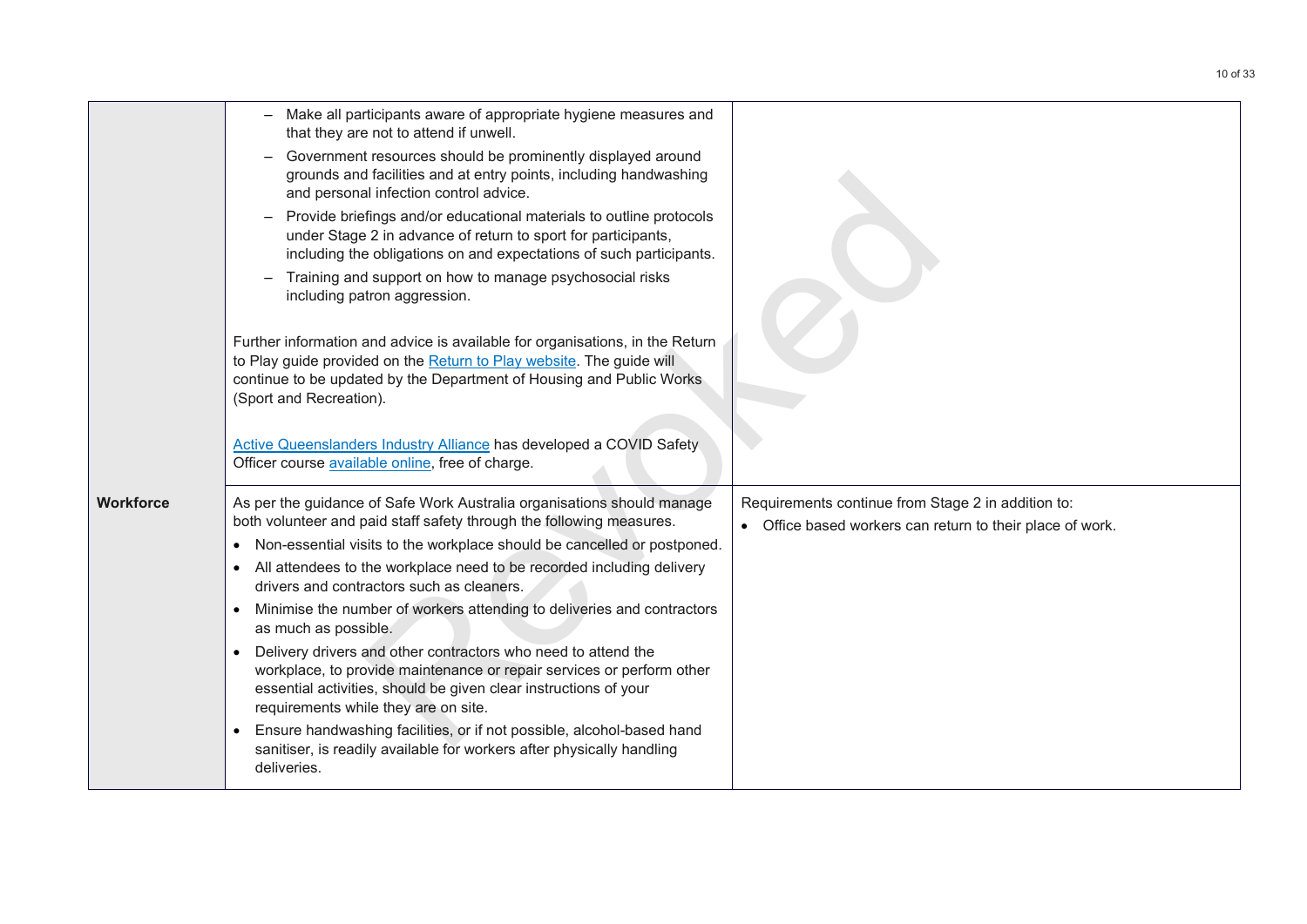|                                        | Direct visiting delivery drivers and contractors to remain in vehicles and<br>$\bullet$<br>use contactless methods such as mobile phones to communicate with<br>your workers wherever possible.<br>Direct visiting delivery drivers and contractors to use alcohol-based<br>$\bullet$<br>hand sanitiser before handling products being delivered.<br>Use, and ask delivery drivers and contractors to use, electronic<br>$\bullet$<br>paperwork where possible, to minimise physical interaction. Where<br>possible, set up alternatives to requiring signatures. For instance, see<br>whether a confirmation email or a photo of the loaded or unloaded<br>goods can be accepted as proof of delivery or collection (as applicable).<br>If a pen or other utensil is required for signature you can ask that the<br>pen or utensil is cleaned or sanitised before use. For pens, you may |                                                                                                                                           |
|----------------------------------------|-------------------------------------------------------------------------------------------------------------------------------------------------------------------------------------------------------------------------------------------------------------------------------------------------------------------------------------------------------------------------------------------------------------------------------------------------------------------------------------------------------------------------------------------------------------------------------------------------------------------------------------------------------------------------------------------------------------------------------------------------------------------------------------------------------------------------------------------------------------------------------------------|-------------------------------------------------------------------------------------------------------------------------------------------|
|                                        | wish to use your own.<br>Have digital sign in processes ready for visitors, delivery drivers,<br>$\bullet$<br>contractors etc.                                                                                                                                                                                                                                                                                                                                                                                                                                                                                                                                                                                                                                                                                                                                                            |                                                                                                                                           |
|                                        | • All organisations to have a risk management plan which includes:                                                                                                                                                                                                                                                                                                                                                                                                                                                                                                                                                                                                                                                                                                                                                                                                                        |                                                                                                                                           |
|                                        | The identified hazards, assessed risks and chosen control<br>$\qquad \qquad -$<br>measures (including any hazard checklists, worksheets and<br>assessment tools used in working through the risk management<br>process)                                                                                                                                                                                                                                                                                                                                                                                                                                                                                                                                                                                                                                                                   |                                                                                                                                           |
|                                        | How and when the control measures were implemented, monitored<br>and reviewed                                                                                                                                                                                                                                                                                                                                                                                                                                                                                                                                                                                                                                                                                                                                                                                                             |                                                                                                                                           |
|                                        | Who has been consulted with                                                                                                                                                                                                                                                                                                                                                                                                                                                                                                                                                                                                                                                                                                                                                                                                                                                               |                                                                                                                                           |
|                                        | Relevant training records                                                                                                                                                                                                                                                                                                                                                                                                                                                                                                                                                                                                                                                                                                                                                                                                                                                                 |                                                                                                                                           |
|                                        | Any plans for changes<br>$\qquad \qquad -$                                                                                                                                                                                                                                                                                                                                                                                                                                                                                                                                                                                                                                                                                                                                                                                                                                                |                                                                                                                                           |
|                                        | More information can be found at Work Safe Australia                                                                                                                                                                                                                                                                                                                                                                                                                                                                                                                                                                                                                                                                                                                                                                                                                                      |                                                                                                                                           |
|                                        | https://www.safeworkaustralia.gov.au/covid-19-information-                                                                                                                                                                                                                                                                                                                                                                                                                                                                                                                                                                                                                                                                                                                                                                                                                                |                                                                                                                                           |
|                                        | workplaces/industry-information/general-industry-<br>information/physical?tab=tab-toc-employer)                                                                                                                                                                                                                                                                                                                                                                                                                                                                                                                                                                                                                                                                                                                                                                                           |                                                                                                                                           |
|                                        |                                                                                                                                                                                                                                                                                                                                                                                                                                                                                                                                                                                                                                                                                                                                                                                                                                                                                           |                                                                                                                                           |
| <b>Training &amp;</b>                  | Organisation to detail specifics of training processes.                                                                                                                                                                                                                                                                                                                                                                                                                                                                                                                                                                                                                                                                                                                                                                                                                                   | Organisation to detail specifics of training/competition processes.                                                                       |
| <b>Competition</b><br><b>Processes</b> | Non-contact activity permitted for up to 20 people in a group.<br>$\bullet$                                                                                                                                                                                                                                                                                                                                                                                                                                                                                                                                                                                                                                                                                                                                                                                                               | Contact and non-contact activity permitted on field during training and<br>competition only (see below for physical distancing off-field) |
|                                        | Organisation to emphasise AIS Framework principle of "Get in, train,<br>get out" - arrive ready to train.                                                                                                                                                                                                                                                                                                                                                                                                                                                                                                                                                                                                                                                                                                                                                                                 |                                                                                                                                           |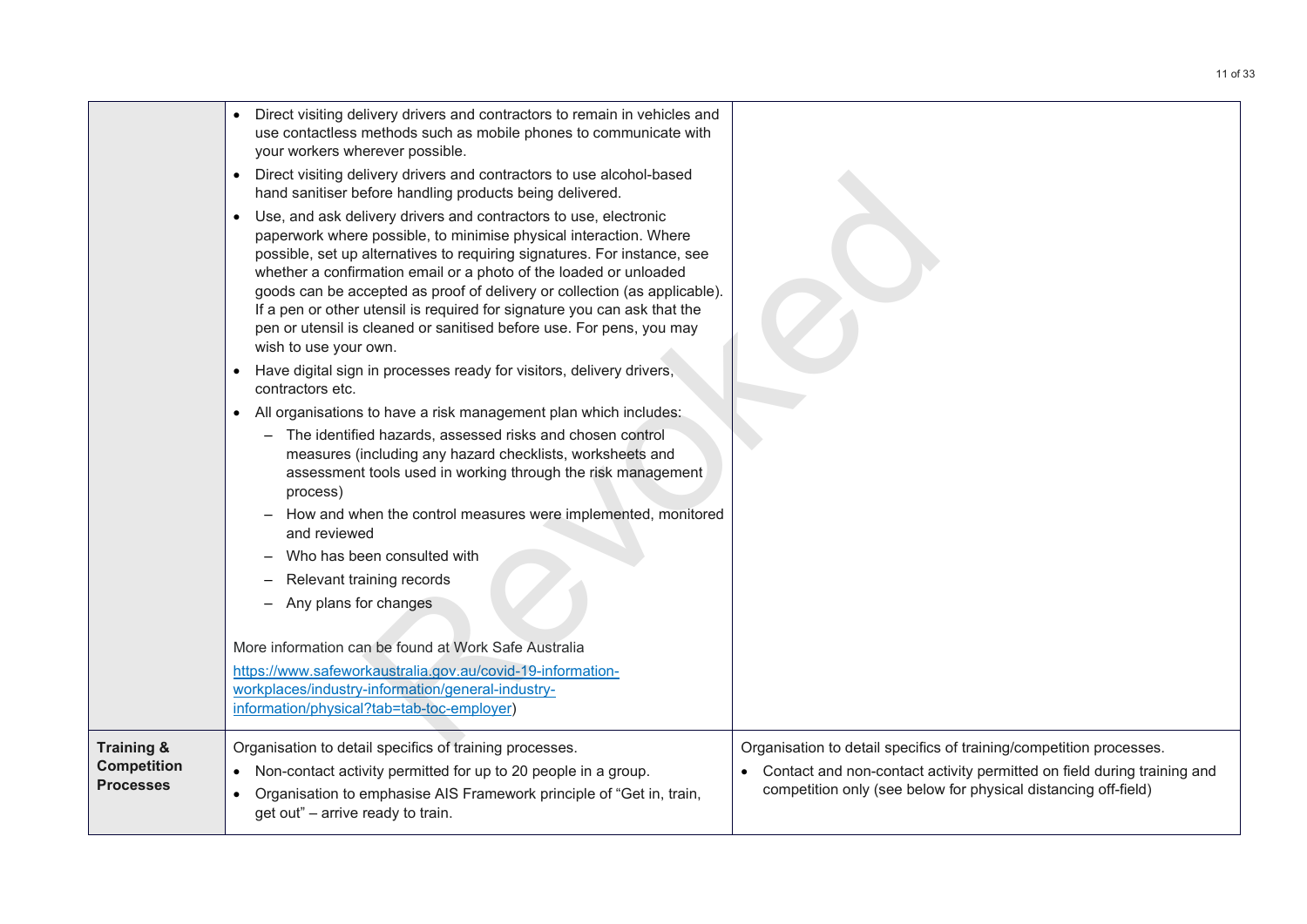|                               | Adjust length and scheduling of training sessions to reduce overlap.<br>Clearly outline nature of training permitted e.g.:<br>- Non-contact training in groups of 20 can take place including:<br>• Conducting sport drills<br>Controlled activities, marking and handball drills<br>Non-contact solo activities - unrestricted.<br>Receiving and distribution skills in line with the 1.5m physical<br>٠<br>distancing.<br>Training drills must be designed with physical distancing<br>٠<br>measures in place<br>There must be a minimum distance of 1.5m between<br>٠<br>participants at all time<br>No standing around close to other participants during or in<br>٠<br>between drills or any activity in play area (e.g. when waiting in<br>line)<br>Sanitising requirements, including use of sanitising stations.<br>$\bullet$<br>Sharing of some equipment is permitted (e.g. sanitise equipment<br>$\bullet$<br>before, during, after sessions) and use of such equipment to be limited.<br>No sharing of personal equipment.<br>$\bullet$<br>No sharing of bibs or any clothing.<br>$\bullet$<br>Personal hygiene encouraged (e.g. wash hands prior to training, no<br>$\bullet$<br>spitting or clearing of nasal passage).<br>Guidance for travel arrangements to training is provided (e.g. physical<br>$\bullet$<br>distancing on public transport, limit carpool/taxi/Uber use).<br>Training attendance register kept for 56 days, please refer to<br>$\bullet$<br>Appendix 2: Contract Tracing Requirements and Examples. | The total number of people to attend an activity, training and<br>competition at an:<br>Indoor venue: is to be based on occupant density of one person<br>per two square metres for venues of 200 square metres or less (up<br>to a total of 50 people) and one person per four square metres for<br>venues of 200 square metres or more.<br>Outdoor venue: capacity to be based on physical distancing<br>requirements.<br>(1) Physical distancing while "on the field of play" is not required<br>(2) The above capacity requirements include<br>players/participants/teams, officials and spectators<br>Example - spectators watching athletics competition must observe<br>physical distancing. Participants, coaches, officials and other support<br>functions (trainers, medical staff, water runners etc) are not required to<br>observe the 1 person per 4 square metre rule on the field.<br>Contact tracing information (attendance register) must be kept for all<br>$\bullet$<br>participants, officials, spectators and anyone else who attends facilities<br>and information retained for 56 days.<br>Contact information must include attendees name, email address,<br>$\bullet$<br>mobile phone number and date/time period of patronage (time in/time<br>out - where feasible).<br>Pre-registration and use of commercially available attendance tracking<br>$\bullet$<br>software, for example Revolutionise Sport, Team App or What's App, is<br>encouraged.<br>Consider separation of attendees into zones as appropriate to prevent<br>$\bullet$<br>and limit co-mingling where possible - including<br>players/participants/teams, officials and spectators<br>Sanitising and hygiene requirements continue from Stage 2.<br>$\bullet$<br>Organisations must consider their capability to manage the expected<br>$\bullet$<br>number of people at the venue in regard to all of the above<br>requirements. |
|-------------------------------|------------------------------------------------------------------------------------------------------------------------------------------------------------------------------------------------------------------------------------------------------------------------------------------------------------------------------------------------------------------------------------------------------------------------------------------------------------------------------------------------------------------------------------------------------------------------------------------------------------------------------------------------------------------------------------------------------------------------------------------------------------------------------------------------------------------------------------------------------------------------------------------------------------------------------------------------------------------------------------------------------------------------------------------------------------------------------------------------------------------------------------------------------------------------------------------------------------------------------------------------------------------------------------------------------------------------------------------------------------------------------------------------------------------------------------------------------------------------------------------------------------------------------------------|-----------------------------------------------------------------------------------------------------------------------------------------------------------------------------------------------------------------------------------------------------------------------------------------------------------------------------------------------------------------------------------------------------------------------------------------------------------------------------------------------------------------------------------------------------------------------------------------------------------------------------------------------------------------------------------------------------------------------------------------------------------------------------------------------------------------------------------------------------------------------------------------------------------------------------------------------------------------------------------------------------------------------------------------------------------------------------------------------------------------------------------------------------------------------------------------------------------------------------------------------------------------------------------------------------------------------------------------------------------------------------------------------------------------------------------------------------------------------------------------------------------------------------------------------------------------------------------------------------------------------------------------------------------------------------------------------------------------------------------------------------------------------------------------------------------------------------------------------------------------------------------------------------------------------------------|
| <b>Physical</b><br>distancing | Organisations to develop and implement physical distancing requirements<br>during training activities including:<br>Maintaining base density requirements and physical distancing (>1.5<br>metres)                                                                                                                                                                                                                                                                                                                                                                                                                                                                                                                                                                                                                                                                                                                                                                                                                                                                                                                                                                                                                                                                                                                                                                                                                                                                                                                                       | At all times participants, coaches, officials, trainers and spectators are to<br>observe physical distancing requirements. With the exception of on-field<br>contact required for training and competition purposes.                                                                                                                                                                                                                                                                                                                                                                                                                                                                                                                                                                                                                                                                                                                                                                                                                                                                                                                                                                                                                                                                                                                                                                                                                                                                                                                                                                                                                                                                                                                                                                                                                                                                                                              |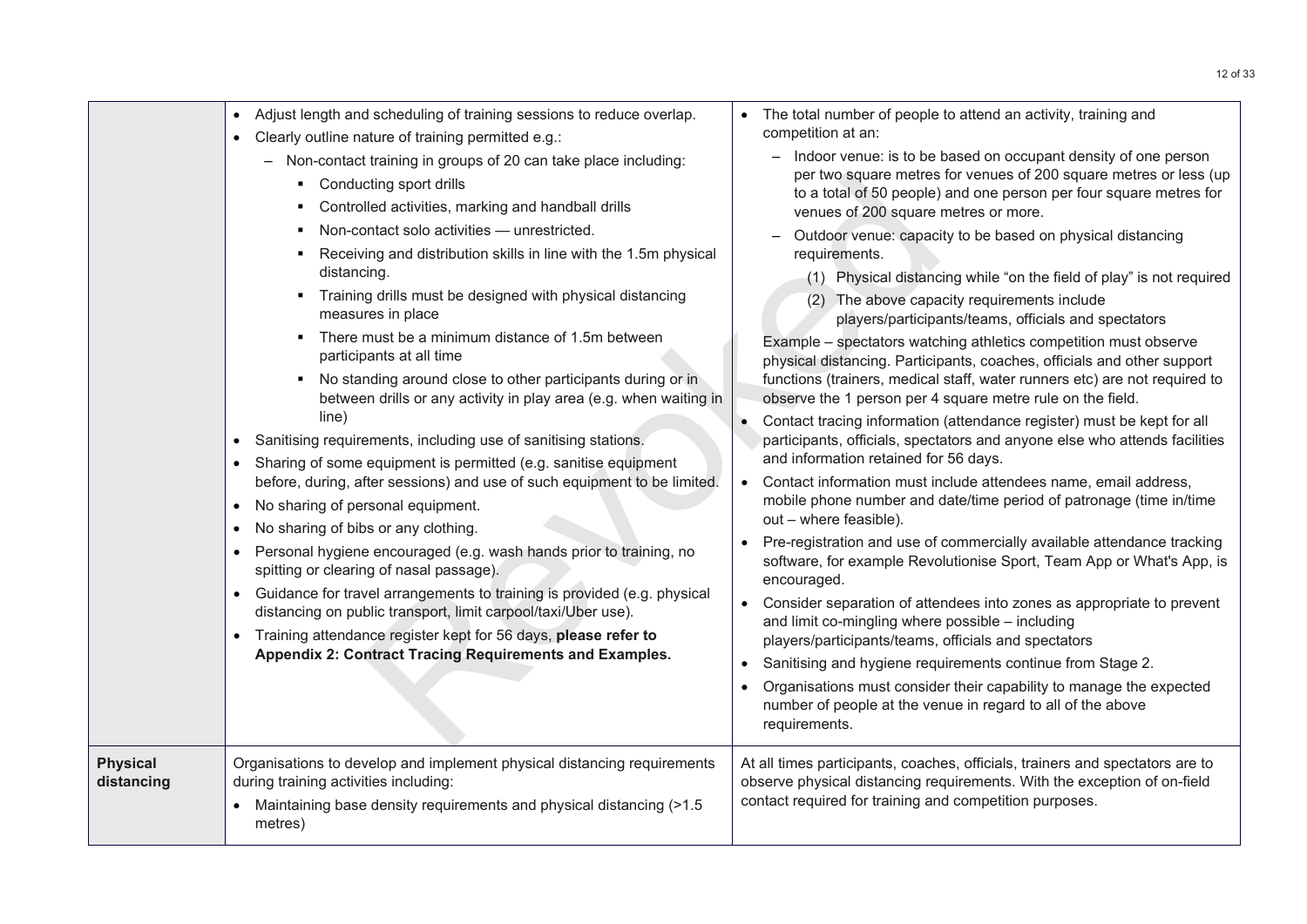|                        | • On-field protocols and training drills to maintain a distance of at least<br>1.5 metres<br>• Avoid participant interactions including team huddles, handshakes and<br>high fives<br>Specific restrictions on contact training drills during Stage 2, as<br>$\bullet$<br>mentioned above.<br>Defined training areas for each training group, maintaining base density<br>$\bullet$<br>requirements and physical distancing (>1.5 metres).<br>Limit unnecessary social gatherings (particularly adults)<br>$\bullet$<br>Guidance for travel arrangements (e.g. physical distancing on public<br>$\bullet$<br>transport, limit carpool/taxi/Uber use).                                                                                                                                                                                                                                                                                                                                                                                    |                                                                                                                                                                                                                                                                                                                                                                                                                                                                                                                                                                                                                                                                                                                                                                                                                                                                                                                                                                                                                                                                                                                                                                                                                           |
|------------------------|------------------------------------------------------------------------------------------------------------------------------------------------------------------------------------------------------------------------------------------------------------------------------------------------------------------------------------------------------------------------------------------------------------------------------------------------------------------------------------------------------------------------------------------------------------------------------------------------------------------------------------------------------------------------------------------------------------------------------------------------------------------------------------------------------------------------------------------------------------------------------------------------------------------------------------------------------------------------------------------------------------------------------------------|---------------------------------------------------------------------------------------------------------------------------------------------------------------------------------------------------------------------------------------------------------------------------------------------------------------------------------------------------------------------------------------------------------------------------------------------------------------------------------------------------------------------------------------------------------------------------------------------------------------------------------------------------------------------------------------------------------------------------------------------------------------------------------------------------------------------------------------------------------------------------------------------------------------------------------------------------------------------------------------------------------------------------------------------------------------------------------------------------------------------------------------------------------------------------------------------------------------------------|
| <b>Personal health</b> | Organisation to detail specifics of personal health protocols.<br>• Graded return to sport to avoid injury.<br>Advice clearly stating that players, coaches, volunteers are not to<br>attend if they:<br>- are unwell (including any signs/symptoms of cold, flu, COVID-19 or<br>other illness)<br>have been in close contact with a known active case of COVID-19<br>have travelled overseas in the previous 14 days<br>have been to a declared COVID-19 hotspot in the previous 14<br>days.<br>The list of declared COVID-19 hotspots may be found at<br>https://www.qld.gov.au/health/conditions/health-alerts/coronavirus-covid-<br>19/current-status/hotspots-covid-19<br>Conditions of entry signage may be displayed.<br>• Washing of hands prior to, during and after training and use of hand<br>sanitiser where available.<br>Shower at home before and after training<br>$\bullet$<br>No clearing nose<br>٠<br>No spitting<br>$\bullet$<br>Cough into the elbow<br>Launder own training uniform and wash personal equipment]. | Requirements continue from Stage 2 in addition to the following.<br>• The opening and use of communal showers is permitted, where<br>appropriate cleaning measures are in place consistent with Work health<br>and safety during COVID-19: Guide to keeping your workplace safe,<br>clean and health.<br>Field of Play<br>• The definition of "field of play" is the pitch, court, field, pool or other<br>facility that the sport, recreation or fitness activity is generally conducted<br>on. It also extends to incorporate the use of all facilities (e.g. change<br>rooms, marshalling areas etc.) specifically required for training and<br>competing<br>Physical distancing does not apply on the "field of play" where the<br>$\bullet$<br>activity is being carried out but should be observed to the extent<br>possible in all other areas of the "field of play".<br>The extension of the "field of play", allows the full team and required<br>$\bullet$<br>coaching / medical officials to use the facilities without occupant density<br>requirements. This is only permitted if:<br>- There is no mixing of teams<br>There are no other persons (e.g. spectators) allowed in with active<br>participants. |
|                        |                                                                                                                                                                                                                                                                                                                                                                                                                                                                                                                                                                                                                                                                                                                                                                                                                                                                                                                                                                                                                                          |                                                                                                                                                                                                                                                                                                                                                                                                                                                                                                                                                                                                                                                                                                                                                                                                                                                                                                                                                                                                                                                                                                                                                                                                                           |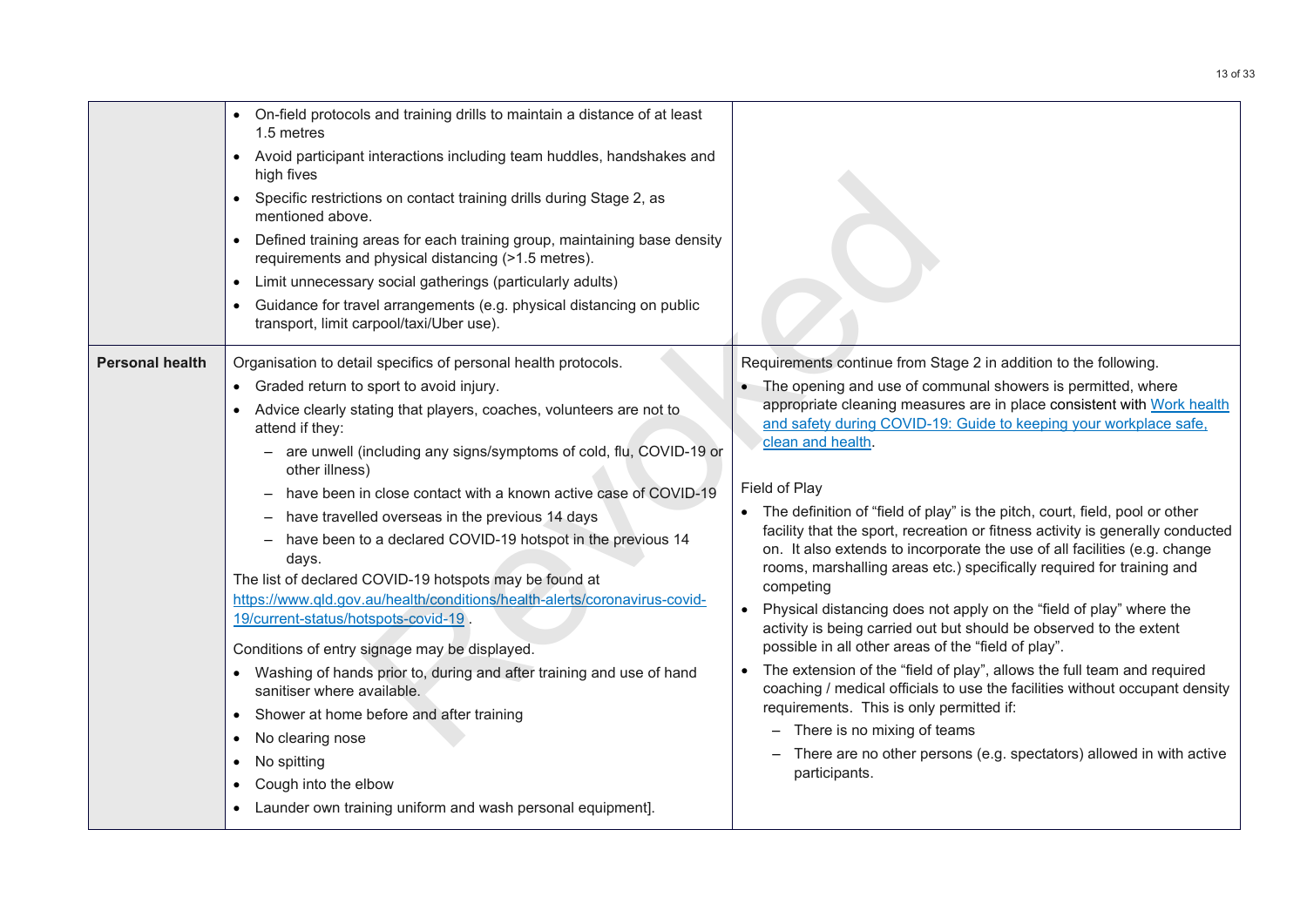|                | No sharing of personal equipment<br>Mouthguards are not to be removed during training or play and must be<br>sealed away when not in use.<br>Disinfect mouthguards after each session.<br>$\bullet$<br>No physical greetings (i.e. hand shaking, high fives etc.).<br>Avoid touching of eyes, nose or mouth<br>Do not permit personal equipment on surfaces. Personal equipment<br>bags should be arranged to permit physical distancing of participants<br>$($ >1.5 metres).<br>Only coaches should contact/move group equipment such as balls,<br>$\bullet$<br>training aids (cones, markers, agility ladders etc.)<br>Shared participant equipment (particularly balls, training cones) should<br>be rotated, washed or wiped with antibacterial wipes or alcohol-based<br>sanitiser prior to and after each use and at each activity break.                                                                                                                                                                                                                                                                                                                             |                                                                                                                                                                                                 |
|----------------|-----------------------------------------------------------------------------------------------------------------------------------------------------------------------------------------------------------------------------------------------------------------------------------------------------------------------------------------------------------------------------------------------------------------------------------------------------------------------------------------------------------------------------------------------------------------------------------------------------------------------------------------------------------------------------------------------------------------------------------------------------------------------------------------------------------------------------------------------------------------------------------------------------------------------------------------------------------------------------------------------------------------------------------------------------------------------------------------------------------------------------------------------------------------------------|-------------------------------------------------------------------------------------------------------------------------------------------------------------------------------------------------|
| <b>Hygiene</b> | Organisation to detail specifics of hygiene protocols to support training.<br>• Any safe hygiene protocols distributed by national/state sporting body<br>or local association/club that will be adopted by organisation.<br>Guidelines for sanitisation and cleaning, including requirements for<br>sanitisation stations.<br>Provide hand sanitiser dispensers in prominent places around facilities<br>$\bullet$<br>(particularly entry or high use areas such as a registration desk, change<br>rooms, toilets or canteen) and ensure dispensers are regularly refilled.<br>Promote good hygiene practices in line with Government advice<br>including:<br>Cleaning standards:<br>(a) Ensure spaces at each facility are regularly cleaned with<br>disinfectant in accordance with the manufacturer's<br>instructions;<br>(b) Surfaces should be frequently wiped down with appropriate<br>disinfectant wipes or soap, particularly those frequently<br>touched. This includes door handles, light switches, kitchen<br>surfaces, bathroom surface, phones, remote controls,<br>dugout benches, gates, scoreboard control panels and any<br>other high touch areas; and | Requirements continue from Stage 2 in addition to the following.<br>• Hand and respiratory hygiene is to be encouraged.<br>Frequent environmental cleaning and disinfection must be maintained. |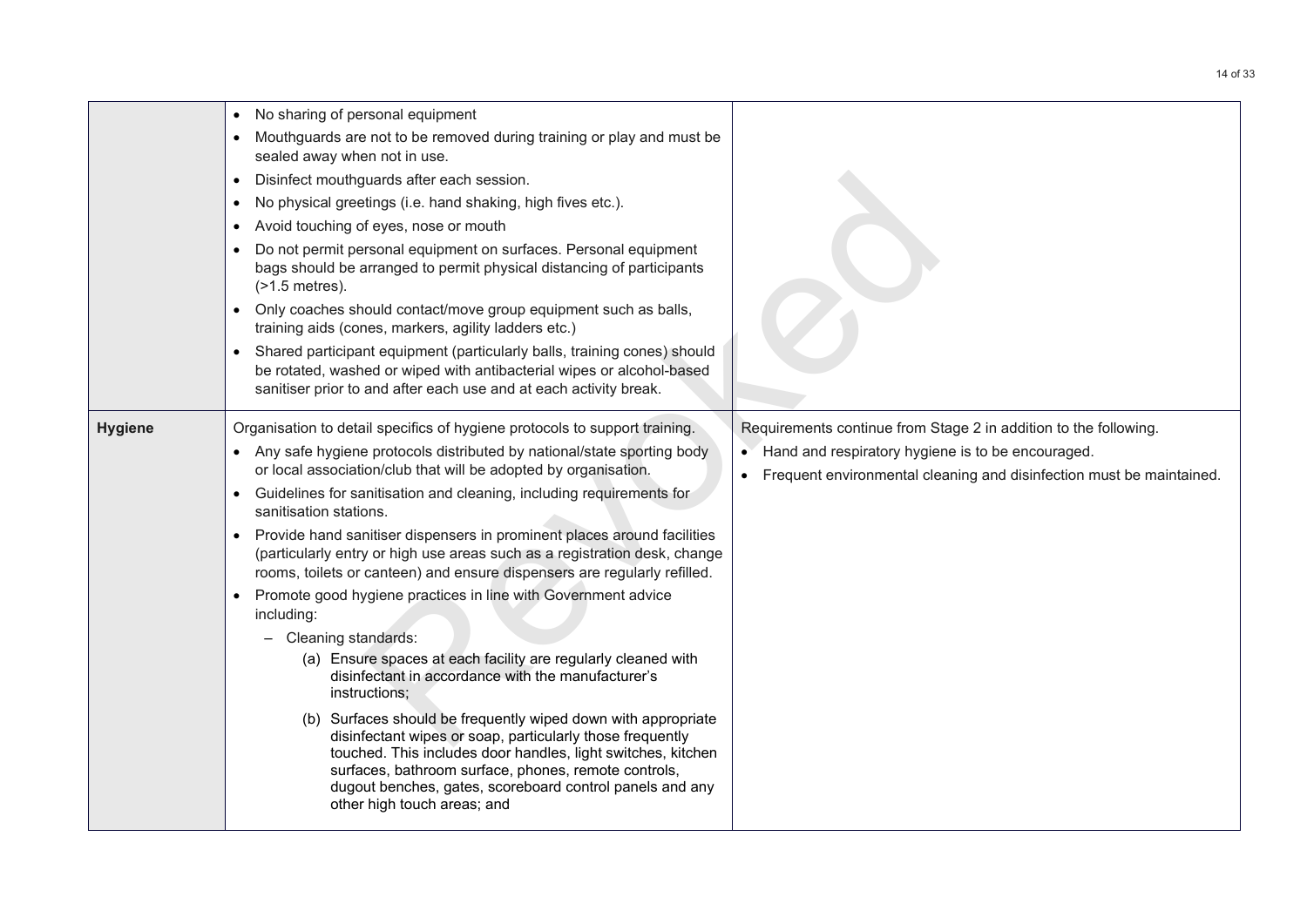|                       | (c) Adequately clean and disinfect participant facilities before<br>use (prior to participant arrival).<br>Strongly encourage payments online or via pay wave technology. If<br>$\bullet$<br>cash is taken ensure employees/volunteers observe good personal<br>hygiene practices and wash their hands regularly.<br>For more information on cleaning guidelines visit the Safe Work Australia<br>website https://www.safeworkaustralia.gov.au/covid-19-information-<br>workplaces/industry-information/general-industry-information/cleaning                                                                                                                                                                                                                                                                                                                                                                                                                                                                                                                                                                                                                                                                                                                                                                                                                                                                                                                                                                                                                                                                                                                          |                                                                                                                                                                                                                                                                                                                                                                                                                                                                                                                                                                                                                                                                                                                                                                                                                       |
|-----------------------|------------------------------------------------------------------------------------------------------------------------------------------------------------------------------------------------------------------------------------------------------------------------------------------------------------------------------------------------------------------------------------------------------------------------------------------------------------------------------------------------------------------------------------------------------------------------------------------------------------------------------------------------------------------------------------------------------------------------------------------------------------------------------------------------------------------------------------------------------------------------------------------------------------------------------------------------------------------------------------------------------------------------------------------------------------------------------------------------------------------------------------------------------------------------------------------------------------------------------------------------------------------------------------------------------------------------------------------------------------------------------------------------------------------------------------------------------------------------------------------------------------------------------------------------------------------------------------------------------------------------------------------------------------------------|-----------------------------------------------------------------------------------------------------------------------------------------------------------------------------------------------------------------------------------------------------------------------------------------------------------------------------------------------------------------------------------------------------------------------------------------------------------------------------------------------------------------------------------------------------------------------------------------------------------------------------------------------------------------------------------------------------------------------------------------------------------------------------------------------------------------------|
| <b>Communications</b> | Provide a detailed communications plan to communicate with players,<br>coaches, members, volunteers, families and staff.<br>Provide clear and coordinated guidance to participants and<br>stakeholders across a range of communication channels on how a<br>return to sport will be managed at each level of restriction;<br>Brief players, coaches and volunteers on return to training protocols<br>including hygiene protocols (e.g. letter, email, text/WhatsApp message,<br>Facebook post) and reinforcement of hand washing and general<br>hygiene etiquette.<br>Endorsement of government COVIDSafe app and encouragement to<br>players, coaches, members, volunteers and families to download and<br>use app.<br>Promote good personal hygiene practices in and around training<br>$\bullet$<br>sessions and in Organisation facilities (e.g. posters in bathrooms).<br>Establish relationships with key community partners and stakeholders<br>including State public health authorities and government funding<br>partners through your organisation's COVID-19 Safety Coordinator.<br>Share timely and accurate information including how your organisation<br>is responding to any localised outbreak.<br>Confirm an emergency management plan for each of your sport<br>$\bullet$<br>activities and they are suitable for managing a COVID-19 outbreak.<br>Organisations should identify trigger points for cancelling, postponing or<br>modifying an activity due to COVID-19, some trigger points may be:<br>Possibility of a gathering of people exceeding the permitted limits<br>$\overline{\phantom{m}}$<br>Confirmed or suspected case of COVID-19 | Requirements continue from Stage 2 in addition to the following.<br>Ensuring players, coaches, members, volunteers, families, staff and<br>spectators are briefed on protocols in regards to training and<br>competition processes.<br>Notice to all patrons, contractors or staff to not enter the venue if they:<br>- are unwell<br>have been in close contact with a known active case of COVID-19<br>$\qquad \qquad -$<br>have COVID-19 symptoms<br>—<br>have travelled overseas in the previous 14 days<br>have been to a declared COVID-19 hotspot in the previous 14<br>days.<br>The list of declared COVID-19 hotspots may be found at<br>https://www.qld.gov.au/health/conditions/health-alerts/coronavirus-covid-<br>19/current-status/hotspots-covid-19.<br>• Conditions of entry signage may be displayed |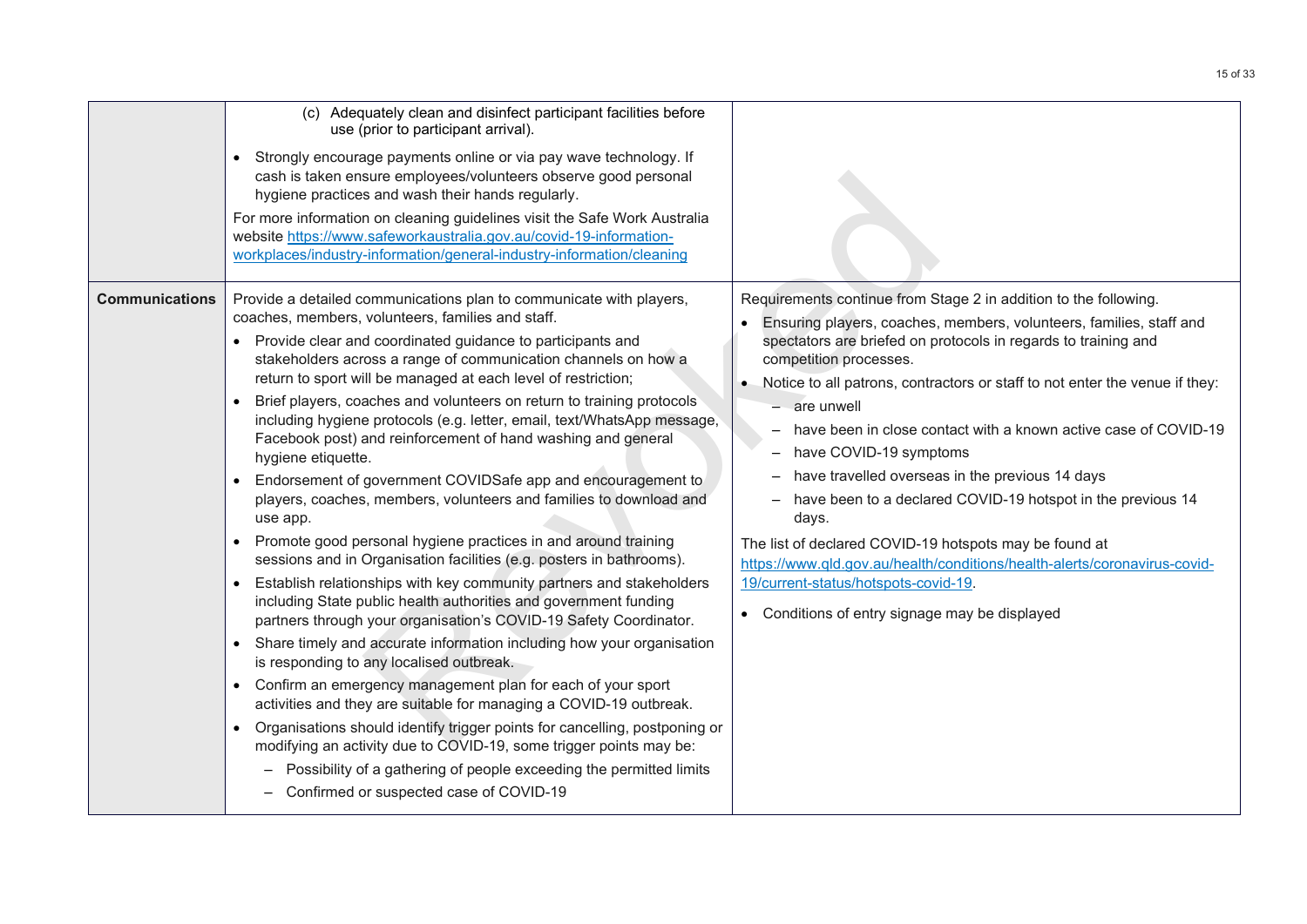|               | Organisation is unable to meet cleaning and sanitation<br>requirements as outlined in this plan                                                                                                            |                                                                                                                                                                                                                                                                                                                                                                                                                                                                                                                                                            |
|---------------|------------------------------------------------------------------------------------------------------------------------------------------------------------------------------------------------------------|------------------------------------------------------------------------------------------------------------------------------------------------------------------------------------------------------------------------------------------------------------------------------------------------------------------------------------------------------------------------------------------------------------------------------------------------------------------------------------------------------------------------------------------------------------|
|               | Lack of workforce (staff/volunteers to implement or oversee the<br>COVID Safety measures outlined in this plan.                                                                                            |                                                                                                                                                                                                                                                                                                                                                                                                                                                                                                                                                            |
|               | Identify the person who has responsibility for making a decision to<br>cancel, postpone or modify an activity and ensure they have<br>access to all information to make that assessment                    |                                                                                                                                                                                                                                                                                                                                                                                                                                                                                                                                                            |
|               | Identify in advance actions to be taken if your organisation needs<br>to postpone or cancel activities. Plan alternative ways for<br>participants to enjoy the activities by television, radio, or online. |                                                                                                                                                                                                                                                                                                                                                                                                                                                                                                                                                            |
|               | Establish a process of how individuals can access mental health<br>and wellbeing counselling services.                                                                                                     |                                                                                                                                                                                                                                                                                                                                                                                                                                                                                                                                                            |
| <b>Events</b> |                                                                                                                                                                                                            | If you are planning to hold an event, an Event Organiser should identify<br>whether there is an Approved COVID Safe Industry, Site-Specific or<br>Professional Sporting Code Plan (Approved COVID Safe Plan) is<br>applicable to your event in whole or in part:                                                                                                                                                                                                                                                                                           |
|               |                                                                                                                                                                                                            | COVID Safe Industry Plan for specific industries, such as community<br>sports, live music and hotels                                                                                                                                                                                                                                                                                                                                                                                                                                                       |
|               |                                                                                                                                                                                                            | COVID Safe Site-Specific Plan for the venue in which the event is being<br>held, such as a stadium or convention centre                                                                                                                                                                                                                                                                                                                                                                                                                                    |
|               |                                                                                                                                                                                                            | COVID Safe Professional Sporting Code Plan for professional sporting<br>events.                                                                                                                                                                                                                                                                                                                                                                                                                                                                            |
|               |                                                                                                                                                                                                            | Where an existing approved COVID Safe Industry Plan covers all facets of<br>the operations of the organisation, including regular seasonal fixtures and<br>competitions (including finals), organisations should operate in compliance<br>with the approved COVID Safe Industry Plan.                                                                                                                                                                                                                                                                      |
|               |                                                                                                                                                                                                            | Any other events run outside of regular seasonal fixtures or competitions<br>such as carnivals, gala days and State Championships, with more than 500<br>people (indoor events) or more than 1,500 people (outdoor events) in<br>attendance and operating in compliance with an Approved COVID Safe<br>Plan other than a COVID Safe Event Plan must notify the Public Health<br>Unit of the event a minimum of 10 business days before the event via the<br>COVID Safe Event Plan Submission Portal<br>https://healthserviceportal.health.qld.gov.au/hdsp. |
|               |                                                                                                                                                                                                            |                                                                                                                                                                                                                                                                                                                                                                                                                                                                                                                                                            |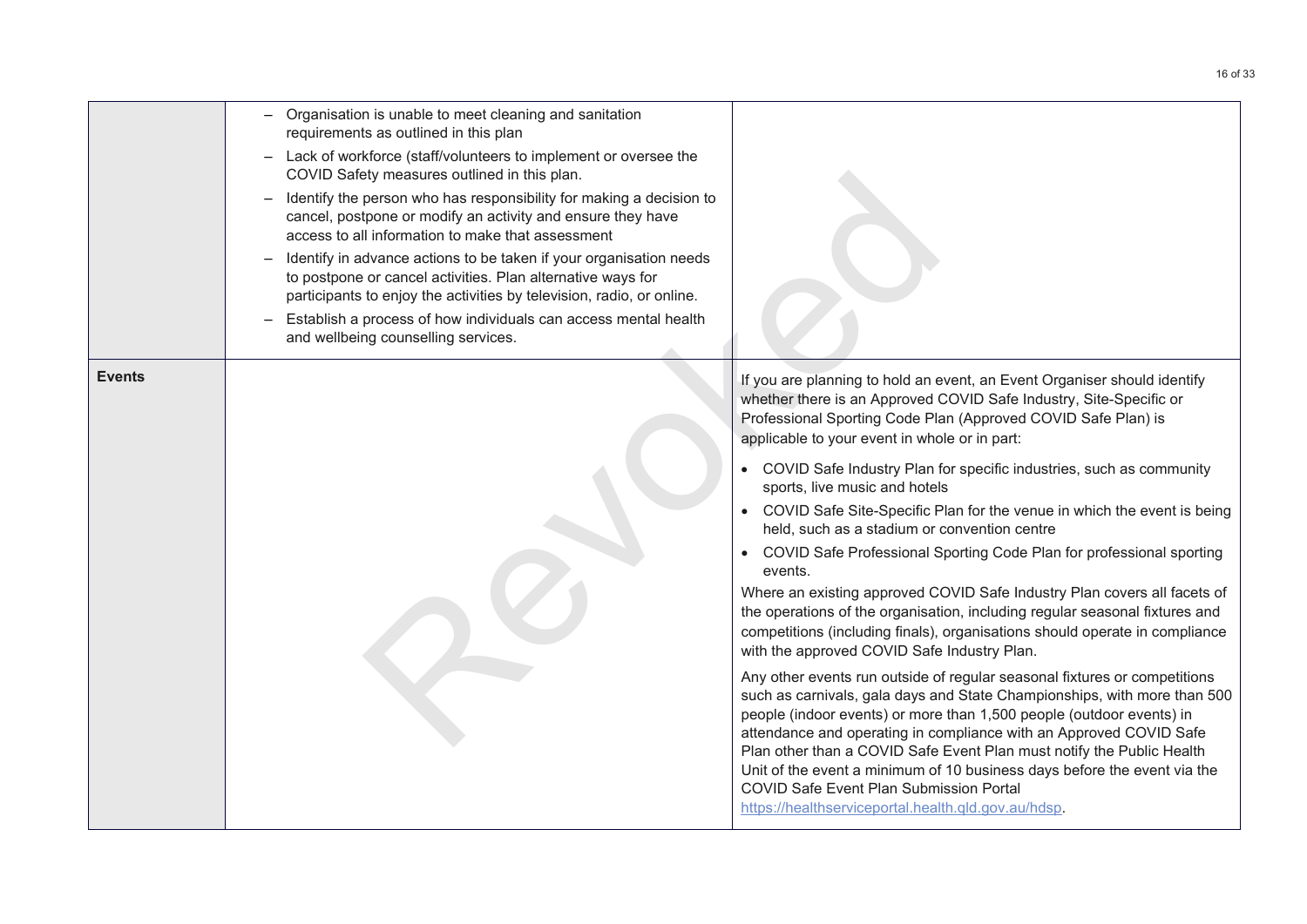The following information needs to be provided to the Public Health Unit:

- Business name of the company/organisation which is holding the event
- Trading name of the company/organisation which is holding the event
- Key contact person(s) that can answer queries regarding the event (before/during/after)
	- Position in organisation
	- Phone number(s)
	- Email
	- Postal address
- Name of the event
- Date(s) the event will be held
- Duration of the event (start and finish times)
- Location of the event (if multiple locations, each location, start/finish times for each)
- Which Approved COVID Safe Plan(s) they are intending to operate under
- Estimated/known number of people attending the event (including staff)
- Overview of activities that will be occurring at the event. E.g. sport competition, food stalls, merchandising, entertainment, rides, fireworks, etc.

Where an **event** is outside of the scope or not solely covered by the Approved COVID Safe Plan, please refer to the Industry [Framework](https://urldefense.proofpoint.com/v2/url?u=https-3A__www.covid19.qld.gov.au_-5F-5Fdata_assets_pdf-5Ffile_0018_132570_industry-2Dframework-2Dcovid-2Dsafe-2Devents.pdf&d=DwMFAg&c=tpTxelpKGw9ZbZ5Dlo0lybSxHDHIiYjksG4icXfalgk&r=8fDb85_Mg-Fm1sWk9M2-k384V02dU7uXRHrmSHj9q6s&m=Yp14JdAdT6Facepaox4tk5nSiiW_pSUcODmeFjTjBn8&s=GY2XA5yRY2Wx5vrRYOLssjG8smlrJp96DE2tiEgIyxU&e=) for COVID Safe Events, which provides further guidance on organising COVID Safe Events. The COVID Safe Event Plan or Checklist should refer to the relevant components of the Approved COVID Safe Plan, which may also be applicable to respective parts of the event. The planned event must be • Trading manne of the event<br>
• Key contact person to the event<br>
• Key contact person to the event<br>
• Position in<br>
• Position in<br>
• Position in<br>
• Position of the event<br>
• Date(s) the event<br>
• Duration of the event<br>
• Luc hosted in accordance with the following conditions: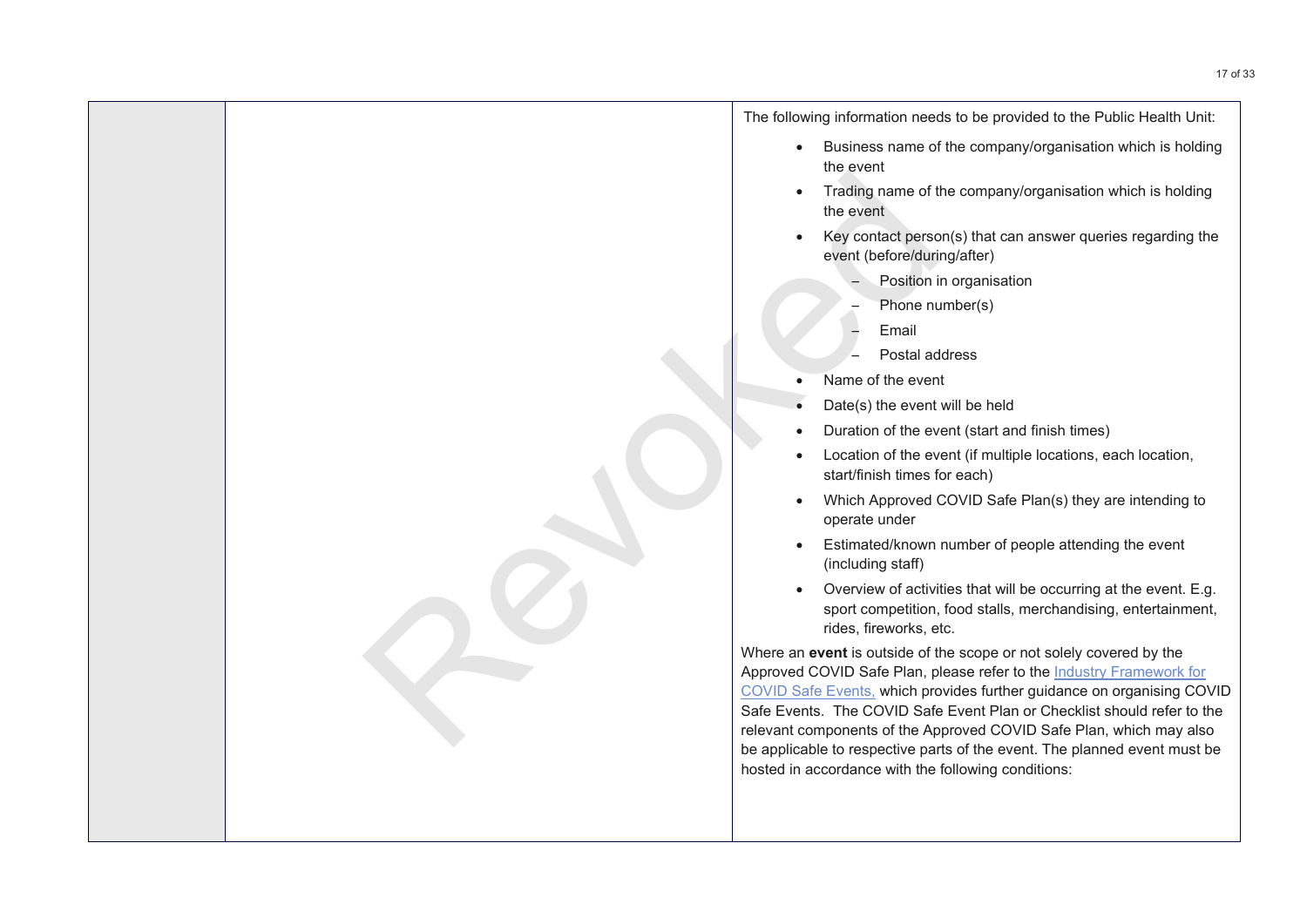<span id="page-17-0"></span>

|  | <b>Indoor Events</b>                                                                                                                                                                                                                                                     |
|--|--------------------------------------------------------------------------------------------------------------------------------------------------------------------------------------------------------------------------------------------------------------------------|
|  | - Events up to 500 people - can proceed by following the $COVID$<br>Safe Event Checklist, no further approval needed.                                                                                                                                                    |
|  | Events with 500 to 10,000 people - must develop a COVID Safe<br>$\overline{\phantom{0}}$<br>Event Plan and submit via the COVID Safe Event Plan Submission<br>Portal https://healthserviceportal.health.qld.gov.au/hdsp.for<br>approval by the local Public Health Unit. |
|  | Events of more than 10,000 people - must develop a COVID Safe<br>$\overline{\phantom{m}}$<br>Event Plan and submit via the COVID Safe Event Plan Submission<br>Portal https://healthserviceportal.health.qld.gov.au/hdsp for<br>approval by the Chief Health Officer.    |
|  | <b>Outdoor Events</b>                                                                                                                                                                                                                                                    |
|  | - Events up to 1500 people - can proceed by following the COVID<br>Safe Event Checklist, no further approval needed.                                                                                                                                                     |
|  | Events with 1500 to 10,000 people - must develop a COVID Safe<br>Event Plan and via the COVID Safe Event Plan Submission Portal<br>https://healthserviceportal.health.qld.gov.au/hdsp for approval by<br>the local Public Health Unit.                                   |
|  | Events of more than 10,000 people - must develop a COVID Safe<br>$\overline{\phantom{0}}$<br>Event Plan and submit via the COVID Safe Event Plan Submission<br>Portal https://healthserviceportal.health.qld.gov.au/hdsp for<br>approval by the Chief Health Officer.    |
|  |                                                                                                                                                                                                                                                                          |
|  |                                                                                                                                                                                                                                                                          |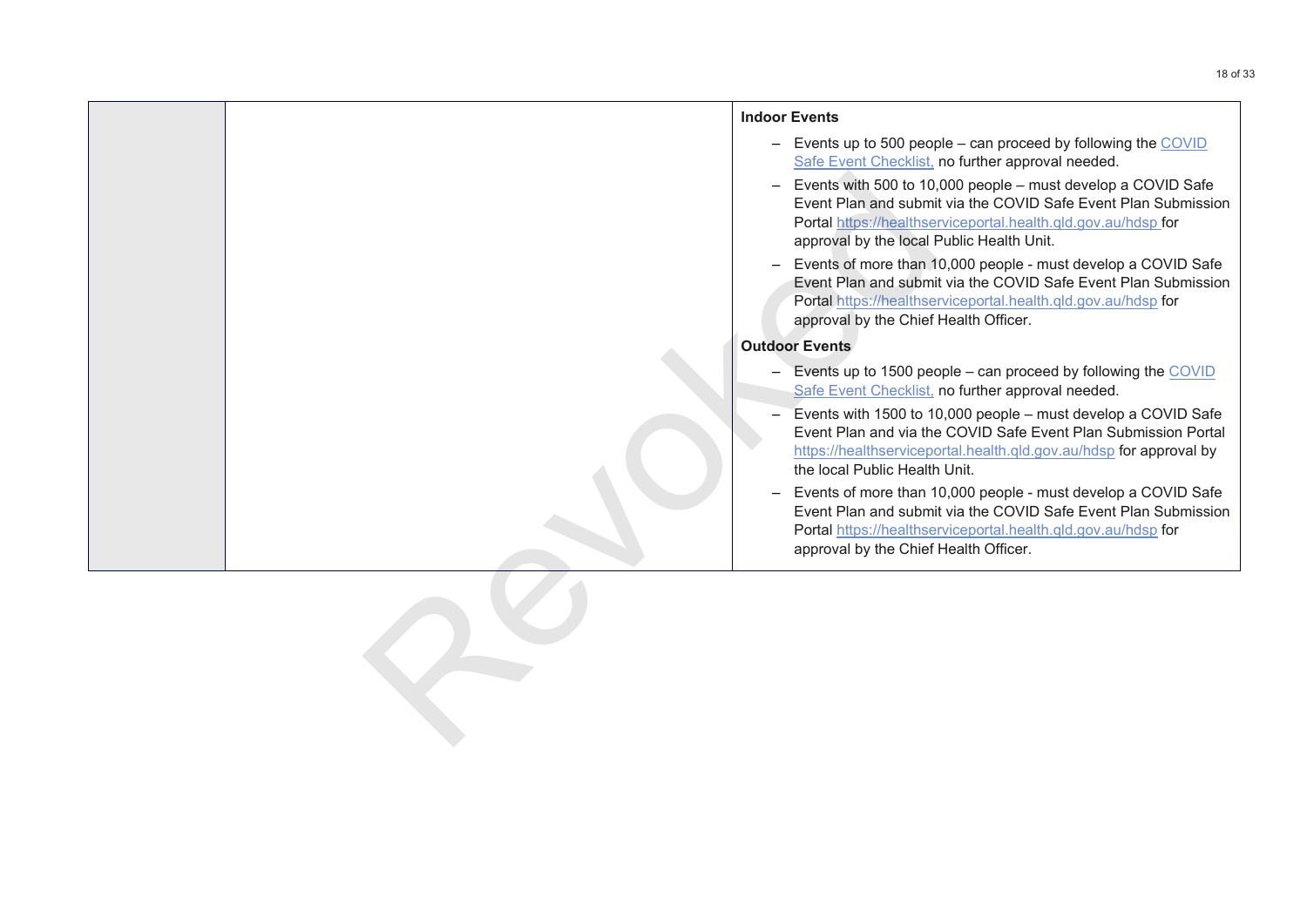#### Part 2 – Facility Operations

| <b>Area</b>       | <b>STAGE TWO (1 June)</b>                                                                                                                                                                                                                                                                                                                                                                                                                                                                                                                                                                                                                                                                                                                                                  | <b>STAGE THREE AND ONWARDS</b>                                                                                                                                                                                                                                                                                                                                                                                                                                                                                                                                                                                                                                                                                                                                                                                                                                                                                                                                                                                                                                                                                                                                                                                                                                            |
|-------------------|----------------------------------------------------------------------------------------------------------------------------------------------------------------------------------------------------------------------------------------------------------------------------------------------------------------------------------------------------------------------------------------------------------------------------------------------------------------------------------------------------------------------------------------------------------------------------------------------------------------------------------------------------------------------------------------------------------------------------------------------------------------------------|---------------------------------------------------------------------------------------------------------------------------------------------------------------------------------------------------------------------------------------------------------------------------------------------------------------------------------------------------------------------------------------------------------------------------------------------------------------------------------------------------------------------------------------------------------------------------------------------------------------------------------------------------------------------------------------------------------------------------------------------------------------------------------------------------------------------------------------------------------------------------------------------------------------------------------------------------------------------------------------------------------------------------------------------------------------------------------------------------------------------------------------------------------------------------------------------------------------------------------------------------------------------------|
| <b>Approvals</b>  | The organisation must obtain the following approvals to allow use of<br>organisation facilities:<br>This Industry COVID Safety Plan is industry specific and has been<br>$\bullet$<br>approved by State Government<br>Local government/venue owner approval to use facility, if required.<br>$\bullet$<br>Organisation committee has approved plan for use of organisation<br>$\bullet$<br>facilities, including identifying a responsible person for monitoring,<br>communication and implementation of the Plan.<br>Insurance arrangements confirmed to cover facility usage.<br>$\bullet$                                                                                                                                                                               | Organisations must ensure the relevant approvals are in place for facilities<br>to be utilised for to contact training and competition in particular with the<br>relevant land owner/venue operator.                                                                                                                                                                                                                                                                                                                                                                                                                                                                                                                                                                                                                                                                                                                                                                                                                                                                                                                                                                                                                                                                      |
| <b>Facilities</b> | Organisations shall have a facility management plan and sport-specific<br>structured risk assessment in place.<br>Parts of facilities that are available during Stage 2 restrictions; limit to<br>$\bullet$<br>toilets and medical facilities and minimise use of communal facilities.<br>Change Rooms and Showers are to remain closed.<br>Hygiene and cleaning protocols.<br>$\bullet$<br>Provision of appropriate health and safety equipment, Personal<br>$\bullet$<br>Protective Equipment (PPE) and personal hygiene cleaning solutions.<br>For more information on cleaning guidelines visit the Safe Work Australia<br>website https://www.safeworkaustralia.gov.au/covid-19-information-<br>workplaces/industry-information/general-industry-information/cleaning | Organisations consider having in place facility management plan or sport-<br>specific risk assessment in place to allow for communal facilities to be fully<br>utilised including change rooms and canteens.<br>The opening and use of communal showers is permitted, where<br>appropriate cleaning measures are in place consistent with Work<br>health and safety during COVID-19: Guide to keeping your workplace<br>safe, clean and health.<br>Field of Play<br>The definition of "field of play" is the pitch, court, field, pool or other<br>facility that the sport, recreation or fitness activity is generally conducted<br>on. It also extends to incorporate the use of all facilities (e.g. change<br>rooms, marshalling areas etc.) specifically required for training and<br>competing<br>Physical distancing does not apply on the "field of play" where the<br>$\bullet$<br>activity is being carried out but should be observed to the extent<br>possible in all other areas of the "field of play".<br>The extension of the "field of play", allows the full team and required<br>$\bullet$<br>coaching / medical officials to use the facilities without occupant density<br>requirements. This is only permitted if:<br>- There is no mixing of teams |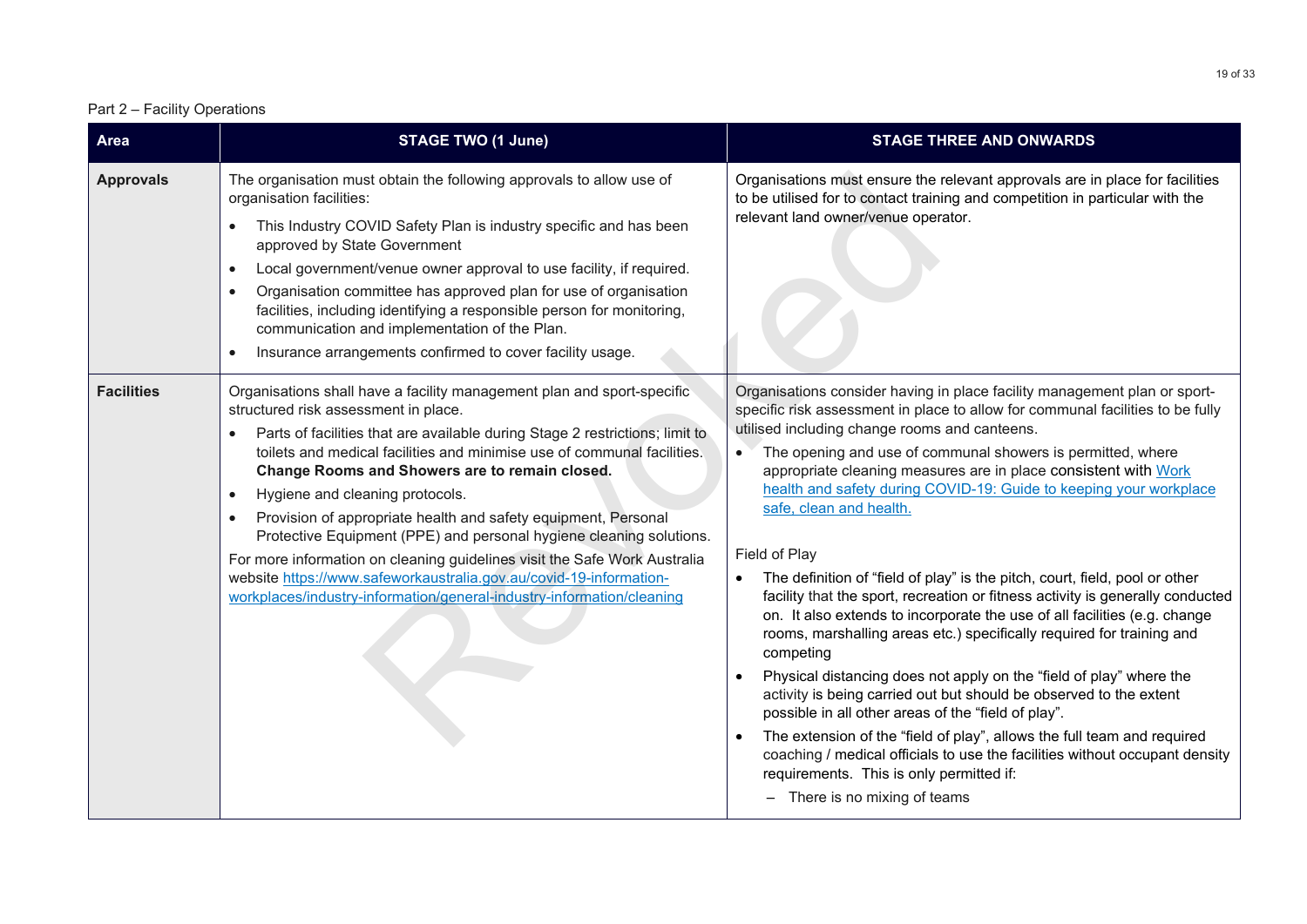| <b>Playing Spaces</b>  | Outdoor sport fields can accommodate multiple playing spaces or zones<br>by meeting the following requirements:<br>Defined training areas for each training group of 20 must maintain a<br>base density requirement of 4 square metres per person and physical<br>distancing (>1.5 metres).<br>Each playing space must be clearly marked and minimise the risk of<br>$\bullet$<br>balls moving into another zone.<br>Must not create an unnecessary risk of people congregating<br>$\bullet$<br>Each playing space has a different entry and exit to other playing<br>$\bullet$<br>spaces<br>There is at least 5 meters between playing spaces<br>$\bullet$<br>Start and finish times at each playing space is staggered<br>$\bullet$<br>No group from one playing space can come into contact with a group<br>of another playing space.<br>Groups must remain constant, no swapping between groups.<br>$\bullet$<br>Equipment cannot be shared between zones.<br>$\bullet$<br>Hand sanitizers are available at the entry and exit of each zone.<br>$\bullet$<br>High contact points within a playing space must be cleaned before<br>another group can access. | - There are no other persons (e.g. spectators) allowed in with active<br>participants.<br>PPE, hygiene and cleaning requirements continue from Stage 2.<br>Total number of people as outlined in "Training & Competition<br>Processes' section above.<br>Organisations to consider separate playing spaces/zones as<br>$\bullet$<br>appropriate to minimise risk and manage all requirements as outlined<br>(contact tracing, hygiene, limiting co-mingling).                                                                                                                                                                                                 |
|------------------------|-----------------------------------------------------------------------------------------------------------------------------------------------------------------------------------------------------------------------------------------------------------------------------------------------------------------------------------------------------------------------------------------------------------------------------------------------------------------------------------------------------------------------------------------------------------------------------------------------------------------------------------------------------------------------------------------------------------------------------------------------------------------------------------------------------------------------------------------------------------------------------------------------------------------------------------------------------------------------------------------------------------------------------------------------------------------------------------------------------------------------------------------------------------------|---------------------------------------------------------------------------------------------------------------------------------------------------------------------------------------------------------------------------------------------------------------------------------------------------------------------------------------------------------------------------------------------------------------------------------------------------------------------------------------------------------------------------------------------------------------------------------------------------------------------------------------------------------------|
| <b>Facility access</b> | Organisation to detail specifics of facility access protocols.<br>Confirm health screening measures (e.g. temperature checks etc.)<br>prior to entry to any facilities and any privacy measures organisation<br>will take to protect sensitive health information.<br>Restrictions on facility access to limit anyone who has:<br>$\bullet$<br>COVID-19 or has been in direct contact with a known case of<br>$-$<br>COVID-19 in the previous 14 days.<br>Flu-like symptoms or who is a high health risk (e.g. due to age or<br>$\overline{\phantom{0}}$<br>pre-existing health conditions).<br>Travelled internationally<br>$\overline{\phantom{0}}$                                                                                                                                                                                                                                                                                                                                                                                                                                                                                                           | Restrictions on facility access to limit anyone as per Stage 2, in addition<br>$\bullet$<br>to those who have travelled to a COVID declared hotspot<br>(https://www.qld.gov.au/health/conditions/health-alerts/coronavirus-<br>covid-19/current-status/hotspots-covid-19) in the previous 14 days.<br>Total number of people as outlined in "Training & Competition<br>$\bullet$<br>Processes' section above.<br>Organisation may choose for facilities to be full accessible including<br>canteens and bars, change rooms, bathrooms, storage rooms however<br>must put in place systems to manage:<br>- venue entry and exits (and separate where possible) |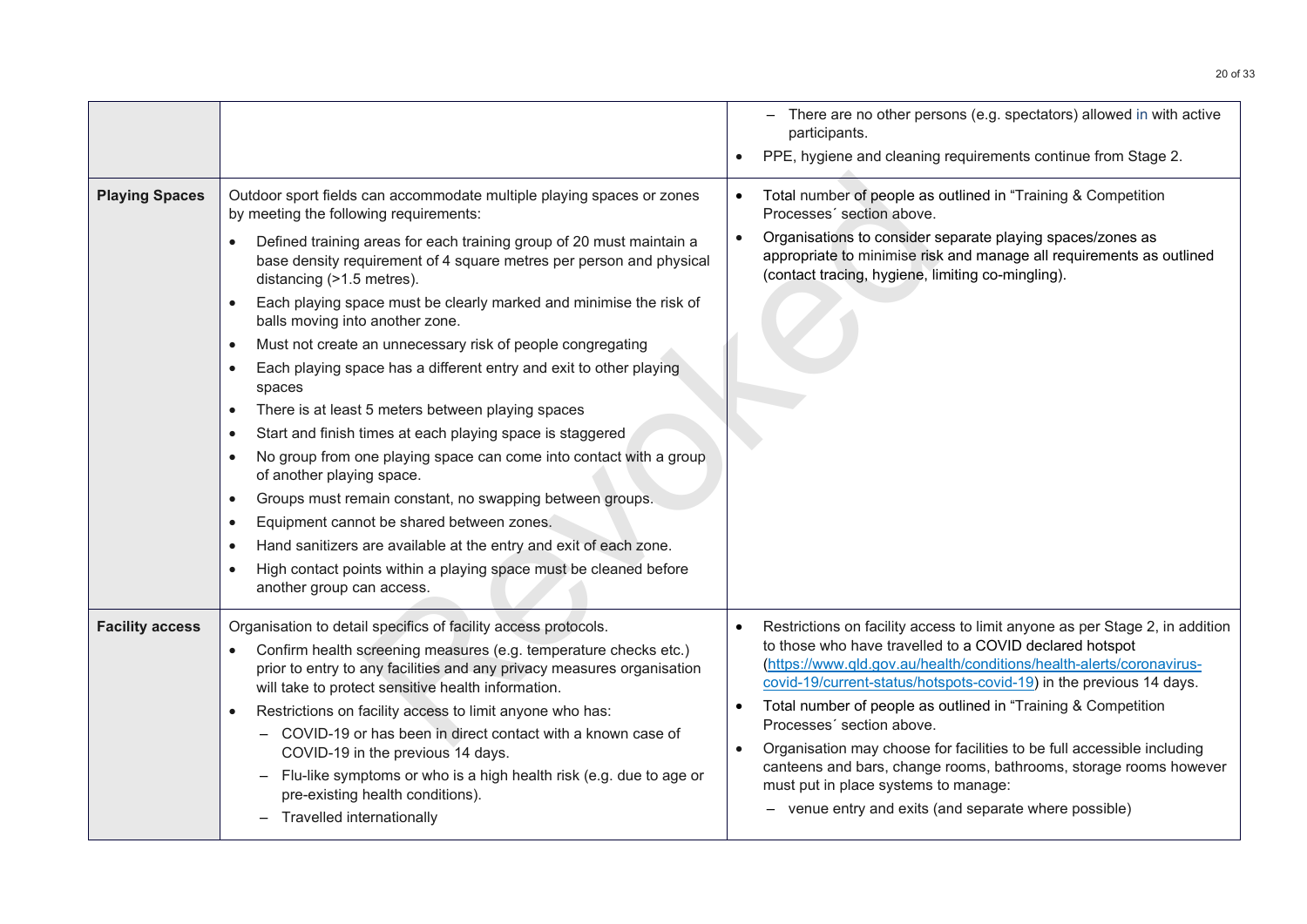- Restrictions to essential participants to attend facilities/venues to minimise numbers;
	- Not more than one parent/carer to attend with child/family;
	- Encourage parent/carer to drop off/pick up outside facility/venue or remain in the car during the activity;
	- Gathering numbers should not exceed 20 per group
	- No other spectators should be present
- Any parent/carer should observe physical distancing requirements (1 person per 4m2).
- Develop new terms and conditions of entry and have users agree to new protocols.
- Detailed attendance register to be kept (for 56 days)

#### **Please refer to Appendix 2: Contract Tracing Requirements and Examples**

- Amend training schedules and times to reduce in-person contact for participants, family members and staff by:
	- Scheduling time between events/training sessions for all attendees to safely arrive and exit the venue; and
	- Considering staggered arrival and/or departure times for different groups/teams.
- Manage venue entries and exits (and separate where possible) to ensure a seamless flow of participants and attendees through the venue and limit the risk of overlap and congestion.
- Restrict the use of communal facilities to toilets only during Stage 2.
- Close other communal areas such as dugouts and grandstands.
- Physical distancing protocols including line markings, bollards, use of zones use and physical distancing indicators shall be used.
- Canteens and coffee facilities should remain closed to reduce the risk of gatherings or encouraging people to stay.
- General advice on physical distancing in organisation facilities including discouraging face to face meetings where possible, restricting site visitors, deferring or splitting up large meetings.
- seamless flow of participants and attendees through the venue
- over-lap and congestion
- physical distancing including line markings, bollards and indicators
- The opening and use of communal showers is permitted, where appropriate cleaning measures are in place consistent with Work [health](https://www.worksafe.qld.gov.au/__data/assets/pdf_file/0005/191678/covid-19-overview-and-guide.pdf) and safety during COVID-19: Guide to keeping your workplace safe, clean and health.

#### Field of Play

- The definition of "field of play" is the pitch, court, field, pool or other facility that the sport, recreation or fitness activity is generally conducted on. It also extends to incorporate the use of all facilities (e.g. change rooms, marshalling areas etc.) specifically required for training and competing or an[d](https://www.worksafe.qld.gov.au/__data/assets/pdf_file/0005/191678/covid-19-overview-and-guide.pdf) starting the activity,<br>
are a during the activity of the properties colour unders should not exceed 20 per group<br>
and safety during GOVID-1:<br>
Elead of Play<br>
In small observe physical distancing requirements (1<br>
2. C
	- Physical distancing does not apply on the "field of play" where the activity is being carried out but should be observed to the extent possible in all other areas of the "field of play".
	- The extension of the "field of play", allows the full team and required coaching / medical officials to use the facilities without occupant density requirements. This is only permitted if:
		- There is no mixing of teams
		- There are no other persons (e.g. spectators) allowed in with active participants.

Organisations that previously provided food and beverage services must complete a COVID Safe Checklist for dining and drinking or adopt the Retail Food Services Industry COVID Safe Plan or Hotel, Clubs, Nightclubs Industry COVID Safe Plan.

Patrons must be appropriately physically distanced while drinking (irrespective of beverage type) and dining-in.

Patrons may order, pay and collect food and drinks at a bar or service counter.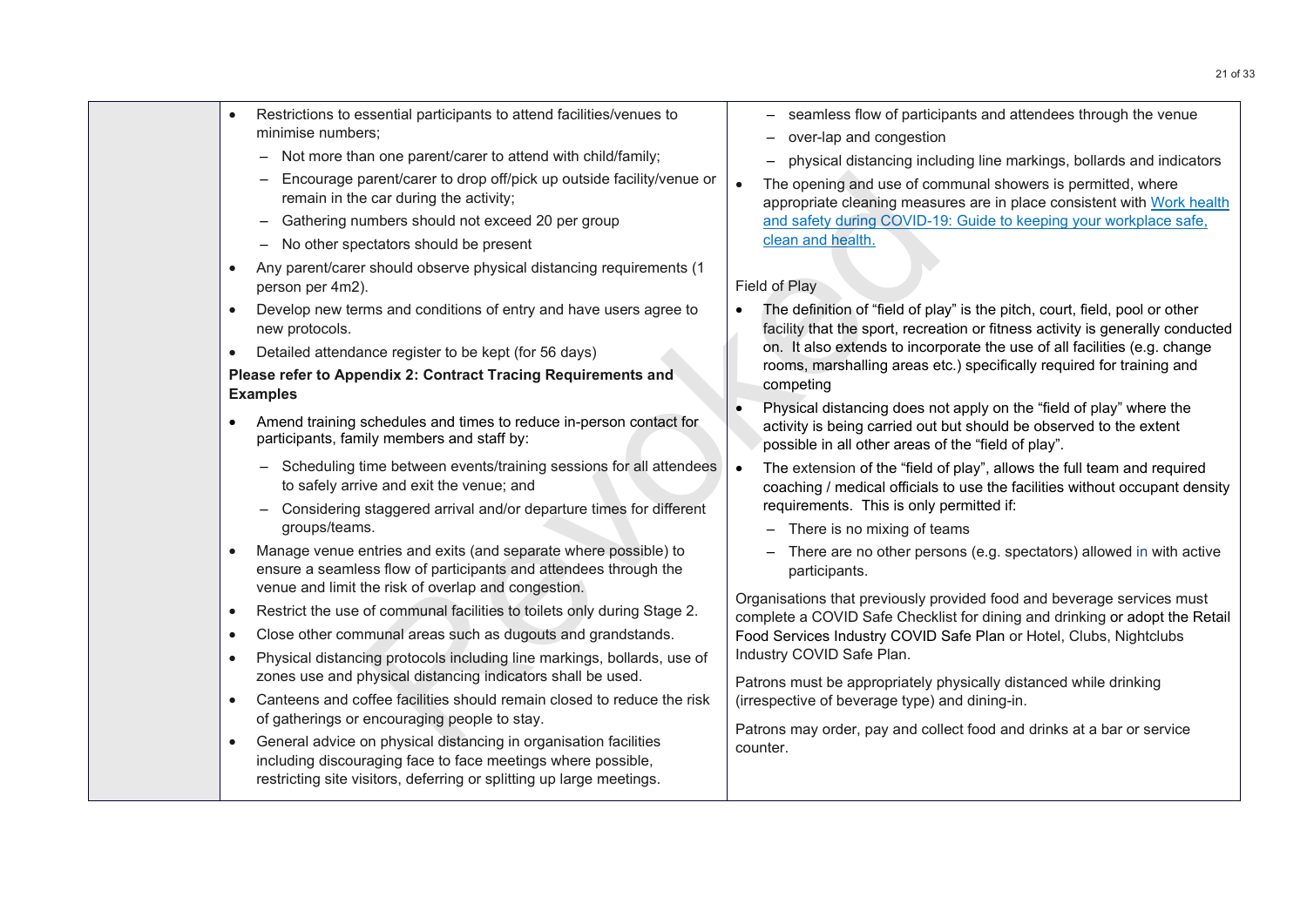| <b>Hygiene</b>                                 | Organisation to detail specifics of hygiene protocols to ensure regular<br>sanitisation and cleaning of organisation facilities.<br>Any safe hygiene protocols distributed by national/state sporting body<br>$\bullet$<br>or local association that will be adopted by organisation including:<br>Availability of hand sanitiser at entry/exit points to venue and<br>$\qquad \qquad -$<br>elsewhere (may be provided by facility/venue manager)<br>Protocols for sanitising stations, sanitising shared equipment<br>$\overline{\phantom{m}}$<br>Cleaning standards - increase regular cleans and frequent wiping<br>of high touch surfaces.<br>Displaying posters outlining relevant personal hygiene guidance.<br>Avoiding shared use of equipment.<br>Provide suitable rubbish bins with regular waste disposal.<br>$\overline{\phantom{m}}$<br>Guidelines for sanitisation and cleaning of Organisation facilities.<br>Recommend that a COVID Safe Coordinator is allocated to each<br>$\bullet$<br>session to take responsibility of completing the cleaning requirements<br>before the next group arrives.<br>For more information on cleaning guidelines visit the Safe Work Australia<br>website https://www.safeworkaustralia.gov.au/covid-19-information-<br>workplaces/industry-information/general-industry-information/cleaning | Requirements continue from Stage 2 in addition to the following.<br>Hand and respiratory hygiene is to be encouraged.<br>$\bullet$<br>Frequent environmental cleaning and disinfection must be maintained.<br>$\bullet$ |
|------------------------------------------------|------------------------------------------------------------------------------------------------------------------------------------------------------------------------------------------------------------------------------------------------------------------------------------------------------------------------------------------------------------------------------------------------------------------------------------------------------------------------------------------------------------------------------------------------------------------------------------------------------------------------------------------------------------------------------------------------------------------------------------------------------------------------------------------------------------------------------------------------------------------------------------------------------------------------------------------------------------------------------------------------------------------------------------------------------------------------------------------------------------------------------------------------------------------------------------------------------------------------------------------------------------------------------------------------------------------------------------------------|-------------------------------------------------------------------------------------------------------------------------------------------------------------------------------------------------------------------------|
| <b>Management of</b><br>unwell<br>participants | Organisation to detail specifics of protocols to manage unwell participants<br>at an organisation activity.<br>Self-isolate at home if presenting symptoms.<br>$\bullet$<br>Any person who has symptoms related to COVID-19 must be<br>$\bullet$<br>excluded from site.<br>Anyone who is unwell or develops a fever, a cough, sore throat or<br>shortness of breath, must contact a doctor or call 134COVID (13 42<br>68).<br>Liaise with public health authorities and facilitate the sharing of<br>$\bullet$<br>information about all symptomatic participants at an activity run by<br>your organisation, subject to privacy law.<br>Notify your Peak Body and the Department Housing and Public Works<br>$\bullet$<br>(Sport and Recreation)<br>Contact participants (refer to attendance register) if an activity<br>attendee subsequently becomes unwell and provide advice on what                                                                                                                                                                                                                                                                                                                                                                                                                                                      | Requirements continue from Stage 2                                                                                                                                                                                      |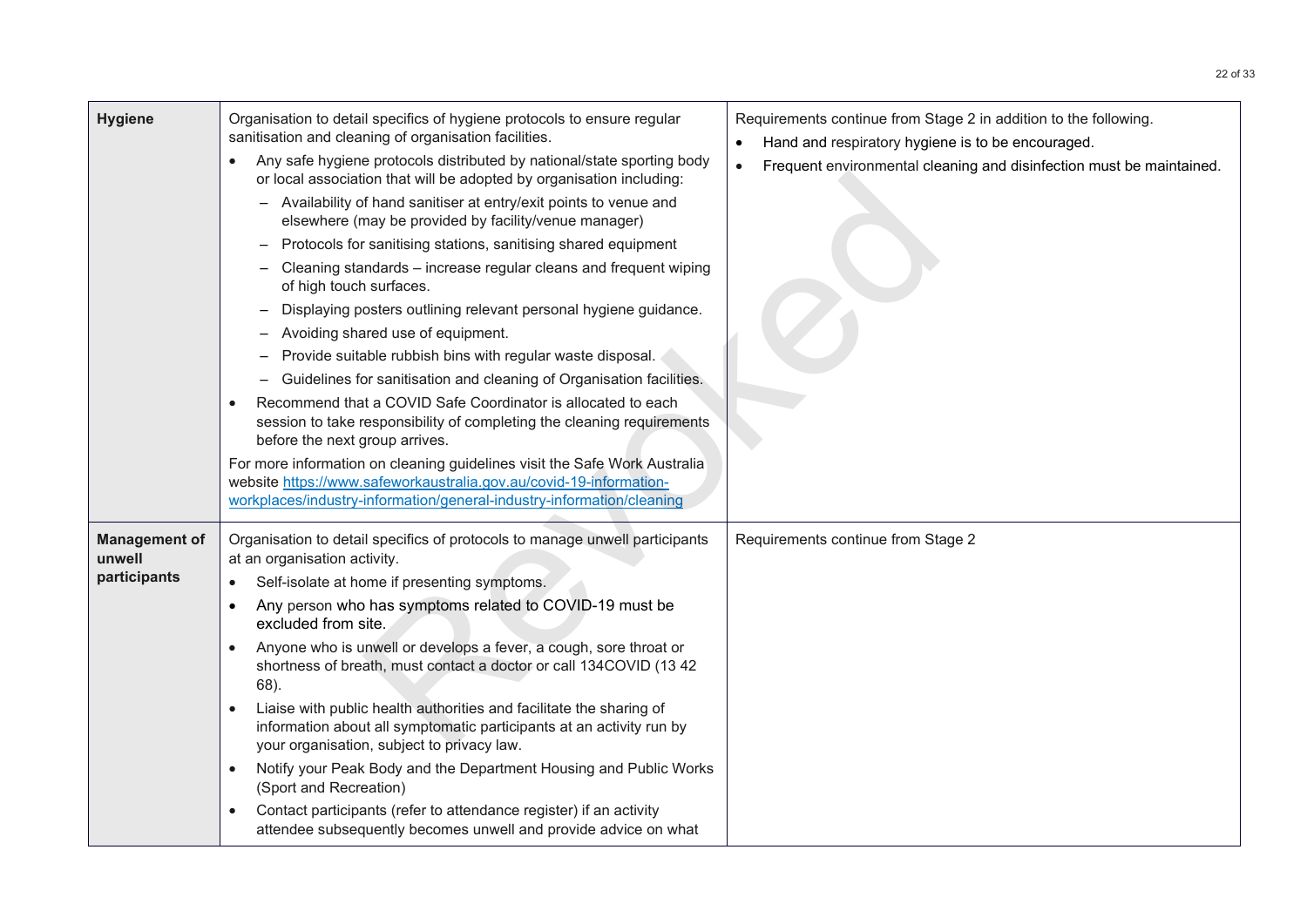|                                    | actions should be taken. If an outbreak does occur at your facility, the<br>register will need to be provided to relevant authorities (i.e.<br>Department of Health) in a timely fashion.                                                                                                                                                |                                    |
|------------------------------------|------------------------------------------------------------------------------------------------------------------------------------------------------------------------------------------------------------------------------------------------------------------------------------------------------------------------------------------|------------------------------------|
|                                    | Minimum details to be collected include:                                                                                                                                                                                                                                                                                                 |                                    |
|                                    | - Full name                                                                                                                                                                                                                                                                                                                              |                                    |
|                                    | Phone number                                                                                                                                                                                                                                                                                                                             |                                    |
|                                    | Email address (or residential address where the person does not<br>have an email address)                                                                                                                                                                                                                                                |                                    |
|                                    | Date and time of entry                                                                                                                                                                                                                                                                                                                   |                                    |
|                                    | Exit or estimated period, where feasible                                                                                                                                                                                                                                                                                                 |                                    |
|                                    | Communicate isolation and medical procedures for all players,<br>members, volunteers and their families at the onset of any symptoms<br>including organisation facilities that can be used to manage<br>symptomatic participants.                                                                                                        |                                    |
|                                    | Identify with clear and unambiguous signage, a space that can be<br>used to isolate staff or participants who become unwell at an activity<br>and cannot leave immediately. The isolation area should be equipped<br>with necessary PPE supplies to facilitate hand hygiene and respiratory<br>etiquette. Such as face masks and gloves. |                                    |
|                                    | Ensure staff/volunteers understand that participants who become<br>unwell should be immediately isolated and given a clean disposable<br>facemask to wear. Establish procedures to help unwell staff or<br>participants leave the event as soon as possible and added<br>protections for activity staff in such circumstances.           |                                    |
|                                    | Train volunteers/organisation management on treatment of<br>symptomatic participants and disinfecting of facilities used by such<br>participants.                                                                                                                                                                                        |                                    |
|                                    | Confirm notification protocols for notifying public health authorities and<br>other attendees of symptomatic participants.                                                                                                                                                                                                               |                                    |
| Follow-up after<br><b>COVID-19</b> | Organisations will manage the follow up after a COVID-19 outbreak has<br>ended:                                                                                                                                                                                                                                                          | Requirements continue from Stage 2 |
| outbreak has<br>ended              | Public health officials will determine when an outbreak has ended in a<br>community, consult with them to identify criteria for scaling back                                                                                                                                                                                             |                                    |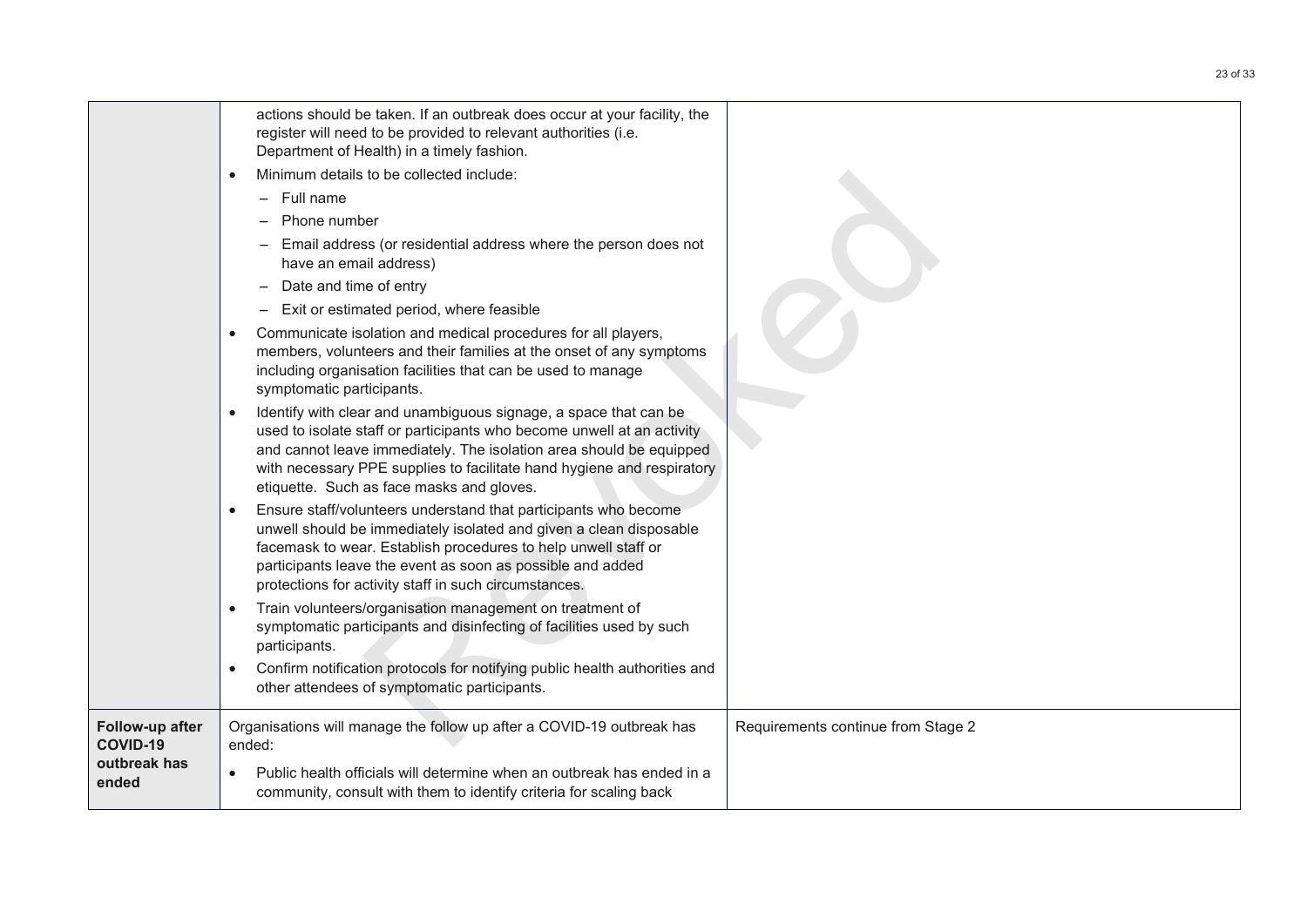|                  | COVID-19 prevention actions with activities. Consider which protocols<br>can remain to optimise good public and participant health.                                               |                                                                                                                                                  |
|------------------|-----------------------------------------------------------------------------------------------------------------------------------------------------------------------------------|--------------------------------------------------------------------------------------------------------------------------------------------------|
|                  | Plan the rescheduling of cancelled activities.<br>$\bullet$                                                                                                                       |                                                                                                                                                  |
|                  | Evaluate the effectiveness of the Industry COVID Safety Plan and<br>communications plan, adjust and recirculate to stakeholders as<br>required.                                   |                                                                                                                                                  |
|                  | Meet with key stakeholders to review delivery of any return to sport<br>arrangements. Gather feedback to note lessons learned and to<br>improve organisational plans and systems. |                                                                                                                                                  |
|                  | Review critical incident management arrangements and test<br>organisational readiness to respond to a localised outbreak of COVID-<br>19.                                         |                                                                                                                                                  |
|                  | Update your organisation's business continuity plan based on<br>learnings from the COVID-19 pandemic.                                                                             |                                                                                                                                                  |
| Organisation     | The organisation will oversee:                                                                                                                                                    | Requirements continue from Stage 2.                                                                                                              |
| responsibilities | Provision and conduct of hygiene protocols as per this Industry Plan.<br>$\bullet$                                                                                                |                                                                                                                                                  |
|                  | Capture of a record of attendance at all training and organisation<br>activities and maintaining an up-to-date log of attendance.                                                 | Organisations must consider their capability to manage the expected<br>number of people at the venue in regard to all of the above requirements. |
|                  | Coordination of play area/training operations.<br>$\bullet$                                                                                                                       |                                                                                                                                                  |
|                  | Operation of the organisation's facilities in support of all training and<br>competition activities in accordance with this Industry Plan.                                        |                                                                                                                                                  |
|                  | Compliance issues and the sanction of individuals for non-compliance<br>with any law, direction or protocol.                                                                      |                                                                                                                                                  |
|                  | Determine the basis of enforcing any sanctions and seek advice as<br>required.                                                                                                    |                                                                                                                                                  |
|                  | Determine circumstances where issues may be elevated to local or<br>State law enforcement agencies.                                                                               |                                                                                                                                                  |
|                  | Refer to Appendix 3 - COVID-SAFE PLAN Checklist to operate under<br>this Industry Plan.                                                                                           |                                                                                                                                                  |
|                  |                                                                                                                                                                                   |                                                                                                                                                  |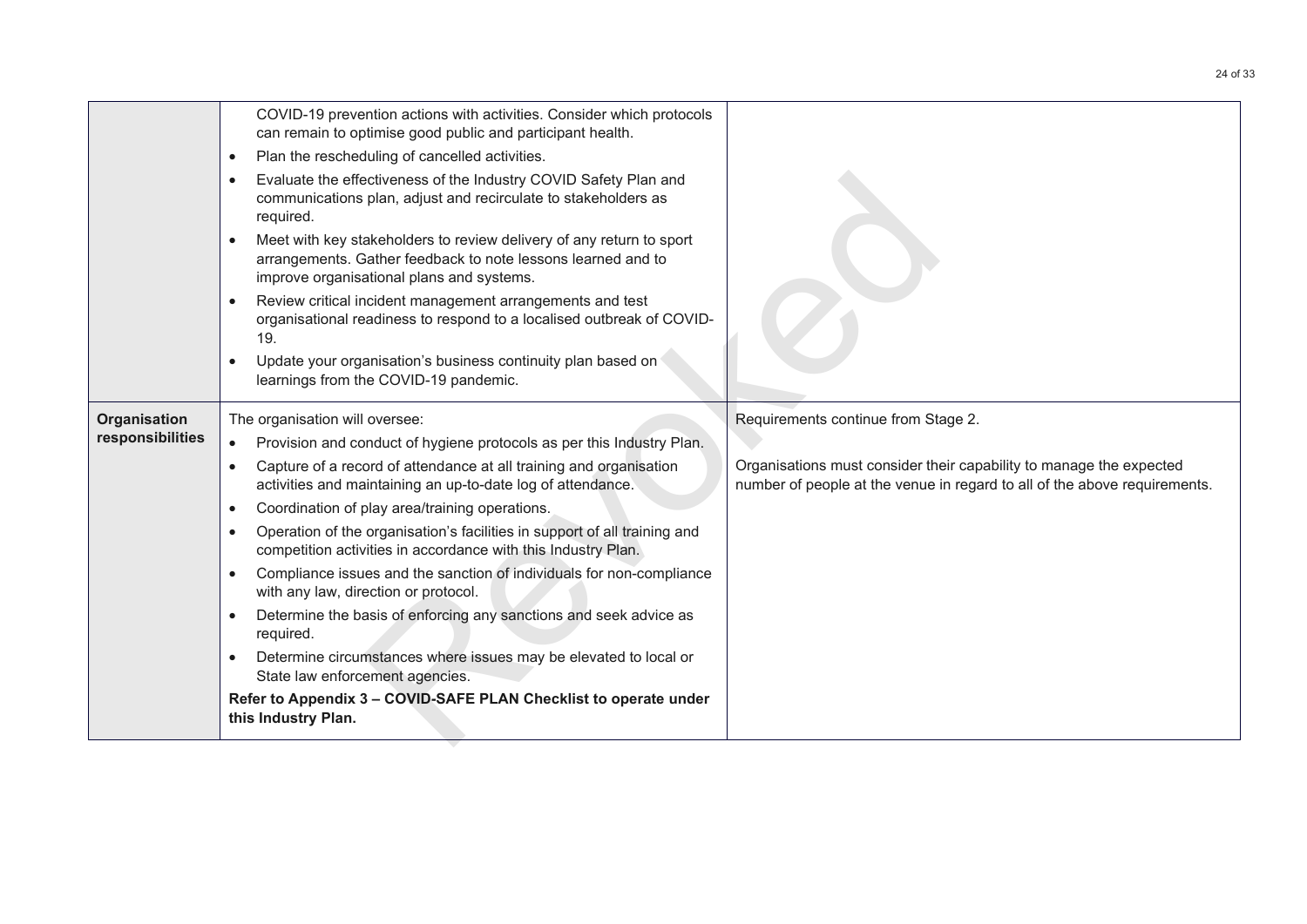# <span id="page-24-0"></span>**Appendix 2: Contract Tracing Requirements and Examples.**

Contact tracing is critical.

It is strongly recommended every venue encourages its patrons to download the **COVIDSafe app** link: <https://www.health.gov.au/resources/apps-and-tools/COVIDsafe-app>

The COVIDSafe app is not mandatory.

The COVIDSafe app is not an alternative to collecting and retaining contact information.

Contact information must be kept for patrons, contractors, and staff. This information must include:

- full name
- phone number
- Email (or residential address where the person does not have an email account)
- date and time of entry
- exit time or estimated period, where feasible.

If requested, this information must be provided to public health officers within the stated time. The information should be readily available to ensure your business can fulfil this request.

Venues can utilise electronic systems, POS (Point of Sale Systems), written registers or written personnel records of attendance as a means of collection however **must** ensure collection and storage is privacy compliant**.** For further information please see: https://www.covid19.qld.gov.au/government-actions/covid-safebusinesses/information-privacy. full name<br>
phone number<br>
Email (or residential address where the person does not have an email account)<br>
date and time of entry<br>
exit time or estimated period, where feasible.<br>
d, this information must be provided to publi

#### Examples include:

- Coaches or a COVID Safety Coordinator can use an attendance record for sessions. Take a photo of the form and send to the venue after the session and leave the form in a designated place for the venue.
- If bookings can be taken online have the booker put in all the details of the group attending. This list gets emailed back to the user group as an online form to tick off attendance and then email back after the session.
- Use TeamApp to register the names of the group and then mark them off as having had attended.
- Evacheckin.com contactless QR Code Check in Technology for all attendees.
- Have parents and any non-participant to buy a free ticket with no more registrations allowed once the maximum number of tickets have been allocated.
- Use free ticketing sites like Event Brite or use the event portal in data bases such as Revolutionise, Sports TG, Team App, What's App etc where membership data has already been collected.
- Where a mobile application is used to manage collection of contact information:
	- the organisation validates for itself that the application is able to provide contact information immediately (or within the stated time), and;
	- the organisation ensures that patrons/players use the application when entering the venue or activity space.

The information should be securely stored, not used for any other purpose, and destroyed after 56 days.

#### **Period of patronage**

Any person visiting the venue, patrons, contractors and staff must sign in with their time of arrival, they should also be strongly encouraged to provide a time of departure or estimated duration, with signage displaying signing out allows for more effective contact tracing.

Venues should display signage encouraging patrons to sign out.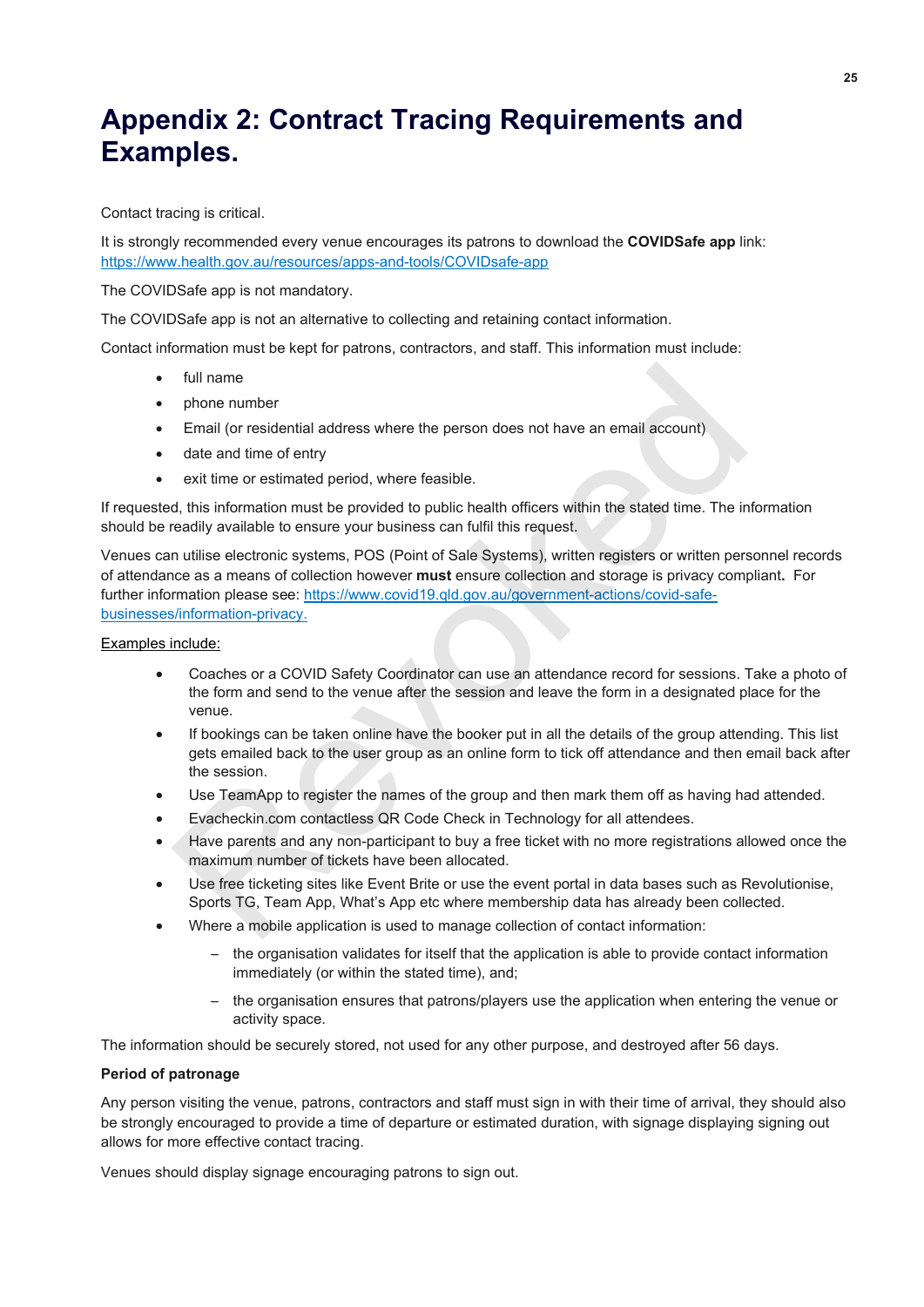#### **Collection of contact tracing information involving schools**

- Where schools are attending the program and/or venue, the Provider will not need to collect the contact information of the children attending as part of a school attendance. The Provider will be required to confirm that the school is maintaining records of which children have attended.
- The Provider will need to collect the contact details for all the adults attending with the school children including teachers, teacher aides, and parents, etc.
- The Provider will also need to collect the information for a point of contact at the school who can provide the details of the school children attending if required.

Percoked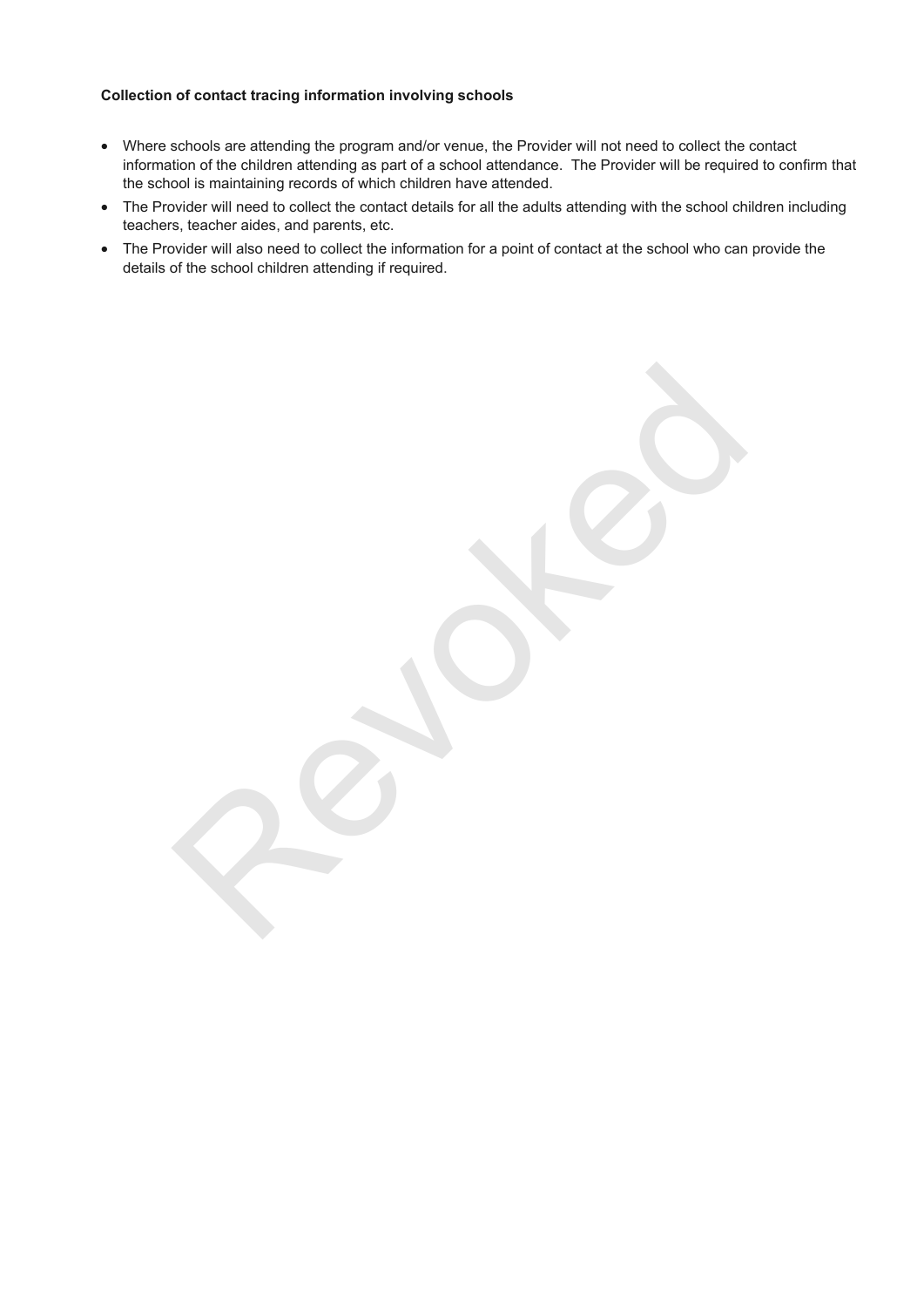# <span id="page-26-0"></span>**Appendix 3: COVID-SAFE PLAN Checklist (SPORT)**

#### **Checklist for organisations to follow in operating under the Industry Plan**

 $\Box$  Keep up to date with any Queensland Government information regarding sport, fitness and recreation via the Return to Play [website.](https://www.covid19.qld.gov.au/government-actions/roadmap-to-easing-queenslands-restrictions/sport)

□ Read/complete the Safe Work Australia COVID [resource](https://www.safeworkaustralia.gov.au/collection/covid-19-resource-kit) kit to the industry

□ Check the Queensland Government's [COVID-19](https://www.covid19.qld.gov.au/government-actions/approved-industry-covid-safe-plans#checklists) website to confirm your industry has an Industry COVID Safe Plan in place. Otherwise abide by the specific restrictions outlined in the roadmap regarding the number of people, the type of activity and travel allowed.

☐ Check with your State Level Organisation or Peak Body if there is further information or guidance material applicable to your activity for both training and competition.

□ Check with your venue or facility on any procedures and requirements applicable for the return of activity.

 $\Box$  Check with your insurer(s) or insurance broker and confirm coverage inclusions and exclusions. Clarify if there are any specific exclusions caused by COVID-19, if any conditions apply to your policies, if any specific approvals/consents are required and whether return to sport plans can be noted against relevant policies. with your State Level Organisation or Peak Body it there is turther information or guidance<br>upplicable to your activity for both training and competition.<br>With your venue or facility on any procedures and requirements appl

 $\Box$  Update Risk Management processes in line with the approved Industry Plan and ensure records are kept up to date.

#### **Workforce and training**

□ Review the Roadmap for easing Restrictions Framework for COVID Safe Businesses to ensure that Workplace Health and Safety requirements are been met.

☐ Consult with workers/volunteers and their representatives on COVID-19 measures and provide adequate information and education, including changes to tasks and practices and appropriate cleaning and disinfection practices.

☐ Provide personal protective equipment (PPE) where necessary and in accordance with the relevant State and National guidelines. For more information view the Workplace Health and Safety Queensland [guide.](https://www.worksafe.qld.gov.au/__data/assets/pdf_file/0005/191678/covid-19-overview-and-guide.pdf)

 $\square$  Ensure completion of any required training – including any that is mandated by the Queensland Government such as staff in industries requiring a COVID Safe Checklist. Training programs will be free to access online through TAFE Queensland.

☐ Limit non-essential face-to-face gatherings, meetings and training. Consider teleconferencing/online meeting capabilities.

☐ Implement measures to maximise the distancing between volunteers/workers and participants to the extent it is safe and practical. Review tasks and processes that usually require close interaction and identify ways to modify these to increase physical distancing.

☐ Modify processes to limit volunteers/workers having to be in close contact, as much as possible. For example: assign volunteers/workers to specific areas to minimise the need to go into other spaces.

☐ Established sports medicine/first aid protocols that limit exposure (refer to Sports Medicine Australia SMA Support during COVID-19).

 $\Box$  Ensure any psychosocial risks are managed with processes implemented to manage stress from COVID-19 as outlined in the Workplace Health and Safety [Queensland](https://www.worksafe.qld.gov.au/__data/assets/pdf_file/0005/191678/covid-19-overview-and-guide.pdf) guide.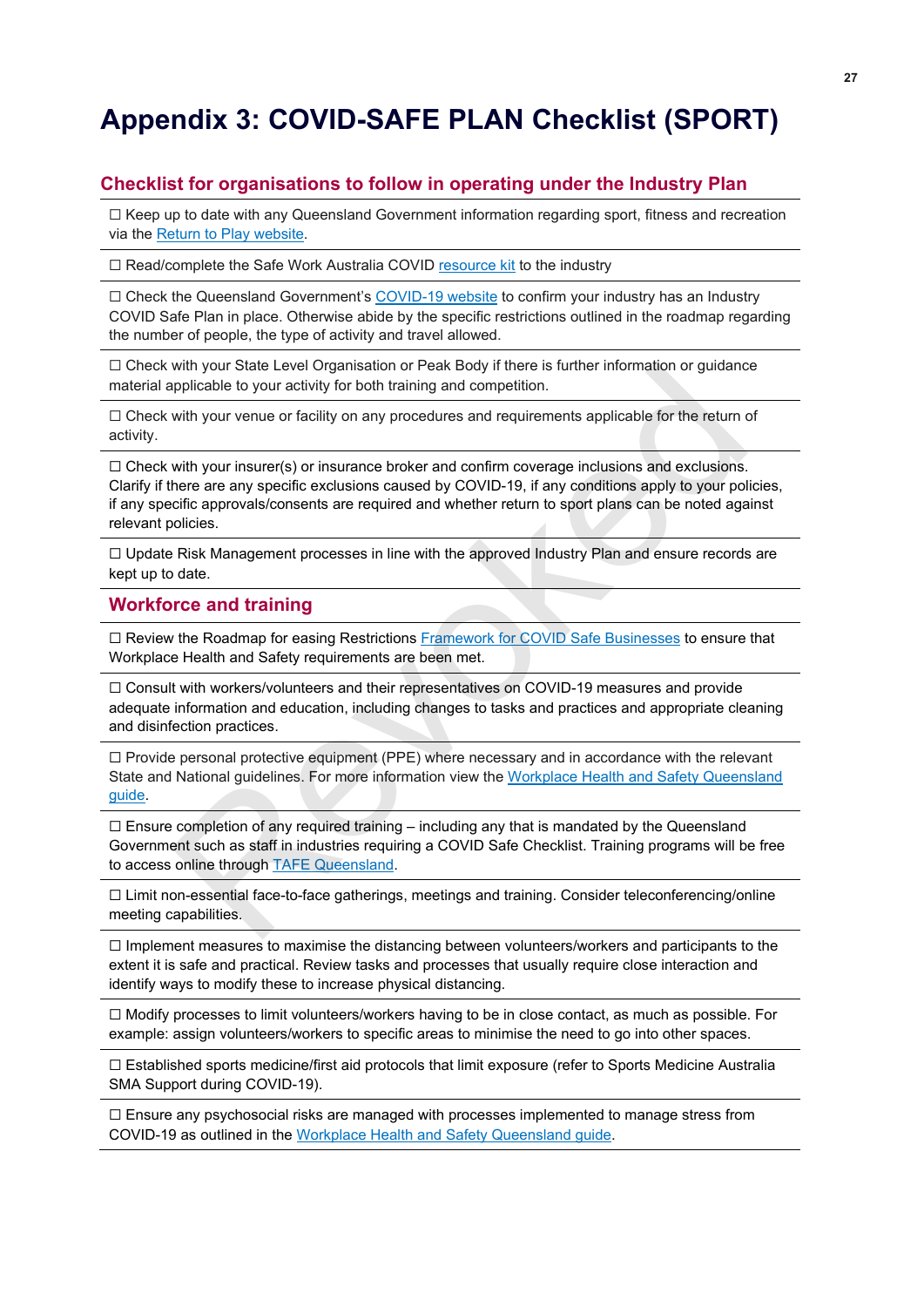#### **Communication**

 $\Box$  Update or develop communications plan with existing channels such as email, text message, and social media to share timely and accurate information with internal and external stakeholder groups.

 $\Box$  Ensure staff and volunteers (coaches, officials, sports medicine, equipment/ ground and administrative personal) have been informed and trained about the conditions/restrictions of re-starting the activity.

 $\Box$  Ensure participants, spectators, parents and carers have been informed about the conditions/restrictions of re-starting the sport and recreation activities, for example:

• change of activities (group sizes, etc.)

• changes of venue/facility practices (handwashing, equipment access, allocated areas).

☐ Ensure participants, coaches, volunteers and spectators have been informed they are not to attend the activity if they:

• are unwell

- have been in close contact with a known active case of COVID-19
- have travelled overseas in the previous 14 days

• have been to a declared COVID-19 hotspot in the previous 14 days

The list of declared COVID-19 hotspots may be found at https://www.qld.gov.au/health/conditions/healthalerts/coronavirus-covid-19/current-status/hotspots-covid-19.

Conditions of entry signage may be displayed.

☐ Ensure decision making and implementation of decisions is clear within your organisation in the lead up to and during the return to activity. y unery.<br>
The inclose contact with a known active case of COVID-19<br>
evell[ed](https://www.qld.gov.au/health/conditions/health-alerts/coronavirus-covid-19/current-status/hotspots-covid-19) overseas in the previous 14 days<br>
evelled overseas in the previous 14 days<br>
declared COVID-19 hotspot in the previous 14 days<br>
declared COVID-19 h

☐ Ensure everyone within your organisation (including paid staff and volunteers) understands their role.

☐ A nominated COVID Safety Coordinator is in place to oversee delivery of your return to activity plan.

#### **Financial**

☐ The financial costs of COVID measures and the return to activity have been researched and communicated to your organisation.

☐ Adjust budgets as necessary for COVID-19 measures and costs.

☐ Check any applicable Federal or Queensland Government supports such as grants and subsidies have been implemented or applied for.

☐ Ensure communication of any financial changes (registration/usage/membership fees etc.) to your participants.

#### **Legal and compliance**

☐ Ensure your organisation is across all relevant legislation and requirements applicable to return to activity.

☐ Ensure any necessary consents and approvals to resume sport have been received.

☐ Ensure completion of an Industry COVID Safety Plan.

#### **Physical distancing**

□ Place signs at entry points to instruct participants and visitors not to enter the venue/facility if they are unwell or have COVID-19 symptoms. The sign should state that your organisation has the right to refuse service and must insist that anyone with these symptoms leaves the premises.

 $\Box$  Use signage and communicate separate entry and exit points (drop off/point up points) and separate participation space areas to minimise contact and maintain the required physical distancing.

☐ Implement measures to adhere to physical distancing requirements at all times other than on field of play during training and competition (including physicality of participating, contact / incidental contact).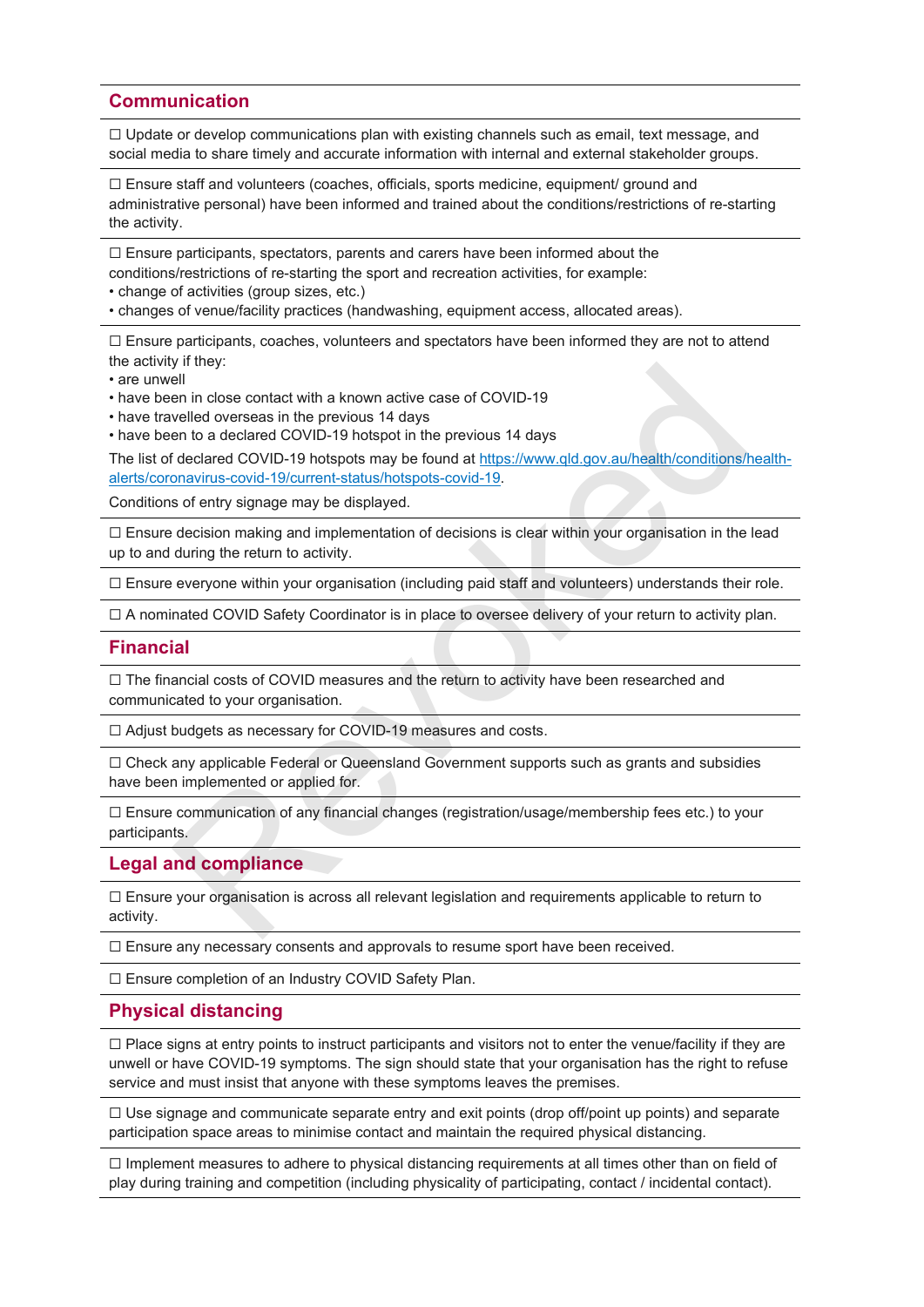$\Box$  Implement measures to restrict numbers on the premises, ensuring these comply with the Industry COVID Safe Plan or the current stage of roadmap.

 $\Box$  Ensure physical distancing by placing floor or wall markings or signs to identify 1.5 metres distance between persons for queues and waiting areas.

 $\Box$  Consider using physical barriers (where practical) in high volume interaction areas to promote physical distancing.

 $\Box$  Remove seating or space seating at least 1.5 metres apart. Mark railings or ground to encourage appropriate distancing and BYO seat measure).

☐ Provide contactless payments or ordering and payment online.

#### **Keeping people healthy**

 $\Box$  Promote and encourage all participants, volunteers, spectators, workers and visitors to sign up to the COVID Safe App.

 $\Box$  Contact information must be kept for patrons, contractors and staff and must include full name, phone number, email (or residential address where the person does not have an email account), date and time of entry and exit time or estimated period, where feasible. The information should be securely stored, not used for any other purpose and destroyed after 56 days. is and encourage all participants, volunteers, spectators, workers and visitors to sign up thand encourage all participants, volunteers and staff and must include full name, the thermation must be kept for patrons, contrac

 $\Box$  A system is in place to record, store and if required share data (subject to privacy law).

 $\Box$  Avoid changing participants between groups to limit co-mingling.

☐ Promote BYO water bottle to limit water bubbler/tap use.

☐ Set up hand washing/sanitising stations and practices for participants to easily wash hands before and after (and during if required) their activity.

☐ Direct participants, volunteers, workers and visitors to stay at home if they are sick, and to go home if they become unwell.

☐ Put signs and posters up to remind people of the risk of COVID-19.

 $\Box$  Consider the requirements of vulnerable groups (i.e. people with disabilities, Indigenous people, and elderly).

☐ Know the protocols for notifying health authorities of issues or suspected COVID-19 cases.

#### **Hygiene and cleaning**

 $\Box$  Assess supply needs (including sanitisation, cleaning and PPE) and explore options for sourcing additional supplies required.

☐ Instruct everyone to practise good hygiene by frequently cleaning their hands. Hand washing should take at least 20 to 30 seconds. Wash the whole of each hand, covering all areas with soap before washing with water.

 $\Box$  Instruct participants to practise good hygiene including no touching of eyes, nose or mouth and no spitting or clearing nasal/respiratory secretions on field of play or in other activity settings.

 $\Box$  Implement measures to limit contact with between participants including eliminating handshakes, high fives, huddles and celebrations.

☐ Provide hand washing facilities including clean running water, liquid soap, and paper towels. If hand washing facilities are not readily available, provide an appropriate alcohol-based hand sanitiser.

☐ Reduce the sharing of equipment and tools and establish cleaning protocols or restrict use of shared equipment (e.g. balls).

☐ Establish a protocol for laundering bibs, jerseys or other shared uniform items.

 $\Box$  Establish a process for the cleaning of equipment such as post pads, goals.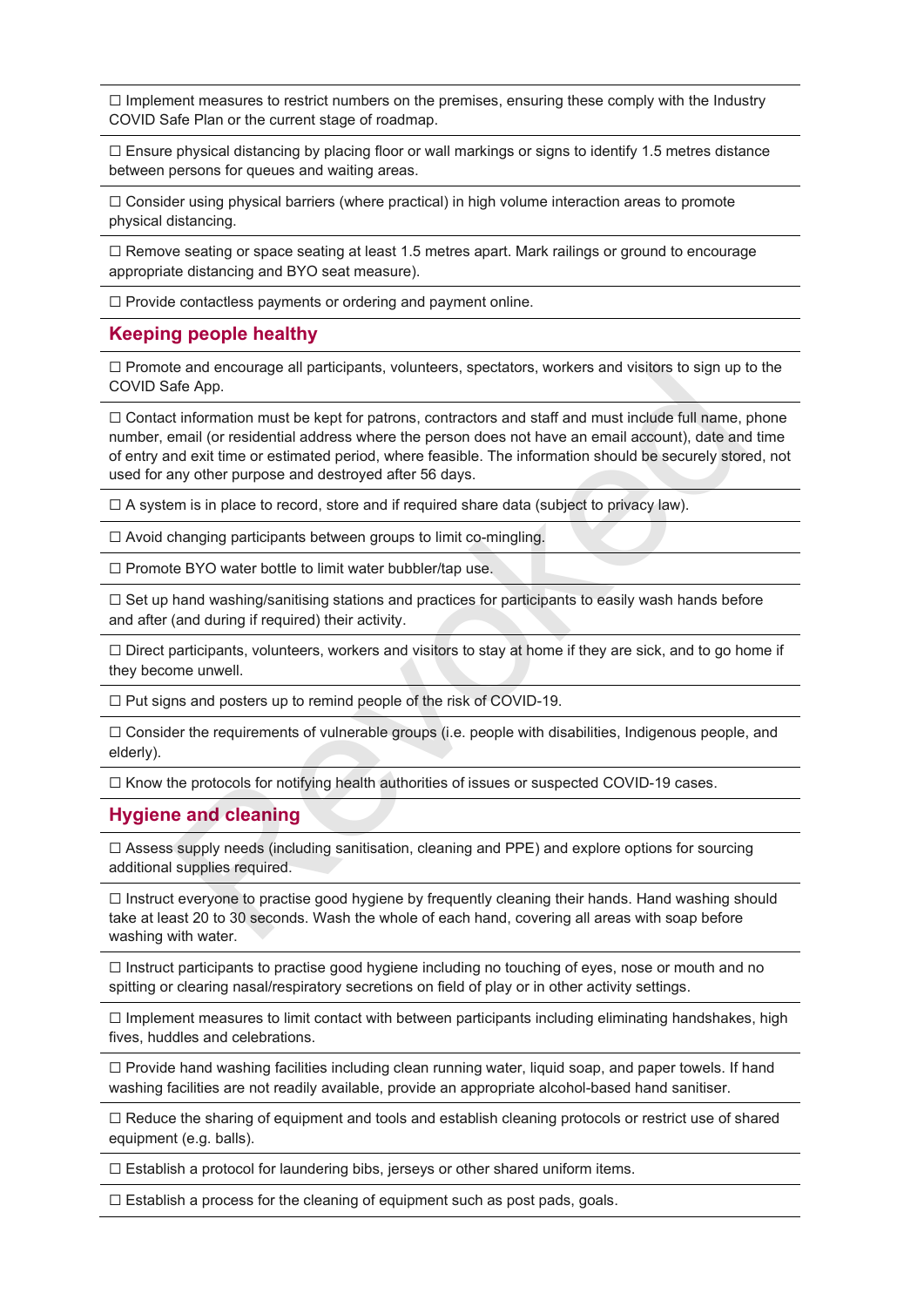$\Box$  Where practical - limit use of communal facilities such as change-rooms, showers, gyms and ensure there is the appropriate number of people according to the restriction stages.

☐ Implement cleaning protocols for communal facilities as per Work health and safety during [COVID-19](https://www.worksafe.qld.gov.au/__data/assets/pdf_file/0005/191678/covid-19-overview-and-guide.pdf) [guidelines](https://www.worksafe.qld.gov.au/__data/assets/pdf_file/0005/191678/covid-19-overview-and-guide.pdf)

☐ Clean frequently touched areas and surfaces at least hourly with detergent or disinfectant (including shared equipment and tools, Eftpos equipment, tables, counter tops and sinks). Surfaces used by clients, such as tables, must also be cleaned between clients.

 $\Box$  Consider any necessary changes to the administration of first aid and communicate to necessary personnel.

#### **Food and Beverage Services (Cafes, Canteens)**

□ Please complete and display the COVID-Safe Checklist for dining and drinking).

#### **Deliveries, contractors and visitors attending the premises**

☐ Implement a process for COVID Safe deliveries as outlined by Safe Work Australia.

 $\Box$  Use, and ask delivery drivers and contractors to use, electronic paperwork where possible, to minimise physical interaction. Where possible, set up alternatives to requiring signatures, such as taking a photo of the goods onsite as proof of delivery. **ies, contractors an[d](https://www.safeworkaustralia.gov.au/covid-19-information-workplaces/industry-information/general-industry-information/physical?tab=tab-toc-employer) visitiors attending the premises**<br>
Revoked a process for COVID Safe deliveries as outlined by Safe Work Australia.<br>
And ask delivery drivers and contractors to use, electronic paperwork where possible

□ Direct visiting delivery drivers and contractors to remain in vehicles and use contactless methods such as mobile phones to communicate with your workers wherever possible.

☐ Ensure handwashing facilities, or if not possible, alcohol-based hand sanitiser, is readily available for workers after physically handling deliveries.

#### **Returning to competition and events**

 $\Box$  Amend usual scheduling of regular fixtures to reduce the number of people at a venue at one time.

 $\Box$  Establish a protocol for 'game day' operations which is communicated to all participants / home and away teams.

☐ Determine whether your organisation will have a nominated COVID Safety Coordinator as a point of contact / escalation on the day of competition.

☐ Ensure appropriate approvals are sought for any events.

#### **Review and monitor**

☐ Regularly review your systems of operation to ensure they are consistent with current directions and advice provided by health authorities.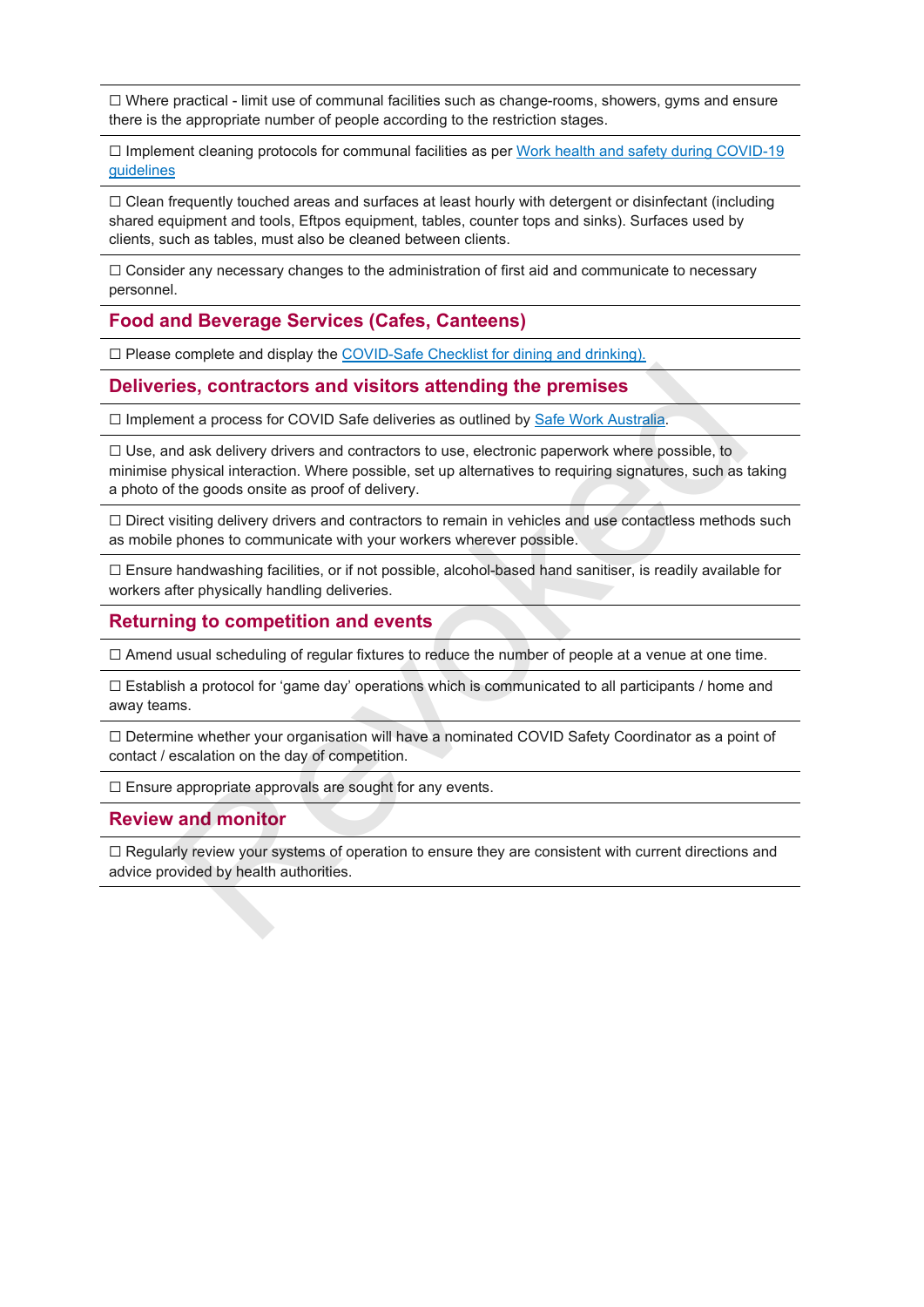#### **Additional checklist for Facility Managers / Venue Operators**

Note: Venue operators of Aquatic facilities should comply with the Queensland Aquatic Industry Alliance Industry Plan and *Checklist*

☐ Ensure completion of an Industry COVID Safety Plan for the venue.

#### **Communication and training**

☐ Ensure communication of the completed Industry COVID Safety Plan for the venue.

 $\Box$  Ensure communication of any procedures and requirements applicable to user groups for the return of activity.

☐ Ensure user groups have undergone any required training or venue induction.

#### **Manage access**

☐ Ensure and clearly mark separate entry and exit points (where possible).

 $\Box$  Develop a plan to manage the bookings and schedule of users.

 $\Box$  Determine the process to record all visitor to the venue and liaise with organisations that utilising the venue to ensure record keeping processes are complementary.

☐ Update the terms and conditions of venue use and entry as applicable.

 $\Box$  Implement a process for other restrictions such as cancelling if wet weather to reduce the risk of people congregating such as under shelter.

 $\Box$  Suitably display signage stating the maximum occupancy allowed, considering the different densities allowed for indoor and outdoor areas as outlined in this Plan.

 $\Box$  Ensure adequate policies and/or procedures in place to manage and monitor the number of patrons in attendance at the venue/premise at any time so as not to exceed the maximum occupancy allowed under this Plan, considering the different densities allowed for indoor and outdoor areas. and clearly mark separate entry and exit points (where possible).<br>
pa plan to manage the bookings and schedule of users.<br>
ine the process to record all visitor to the venue and liaise with organisations that utilising<br>
ens

#### **Hygiene and cleaning**

☐ Undertake all hygiene and cleaning measures as outlined above.

 $\Box$  Undertake a thorough clean of the venue including field of play entry, pitch and coaching equipment, clubrooms, toilets prior to any use by user groups.

□ Consider where doors and gates can remain open to minimise contact.

#### **Preparing Field of Play for use**

 $\Box$  Implement a process for auditing facilities to ensure they are in a safe and playable condition.

 $\Box$  Ensure field of play lines and any other line markings are clearly visible.

 $\Box$  Ensure field, ancillary and safety lighting is working and provides a sufficient level of illumination.

 $\Box$  Ensure public areas both in and surrounding the facility (e.g., car park, entry paths, walkways) been checked for possible issues (e.g. broken glass, trip hazards).

#### **Review and monitor**

☐ Regularly review your systems of operation to ensure they are consistent with current directions and advice provided by health authorities.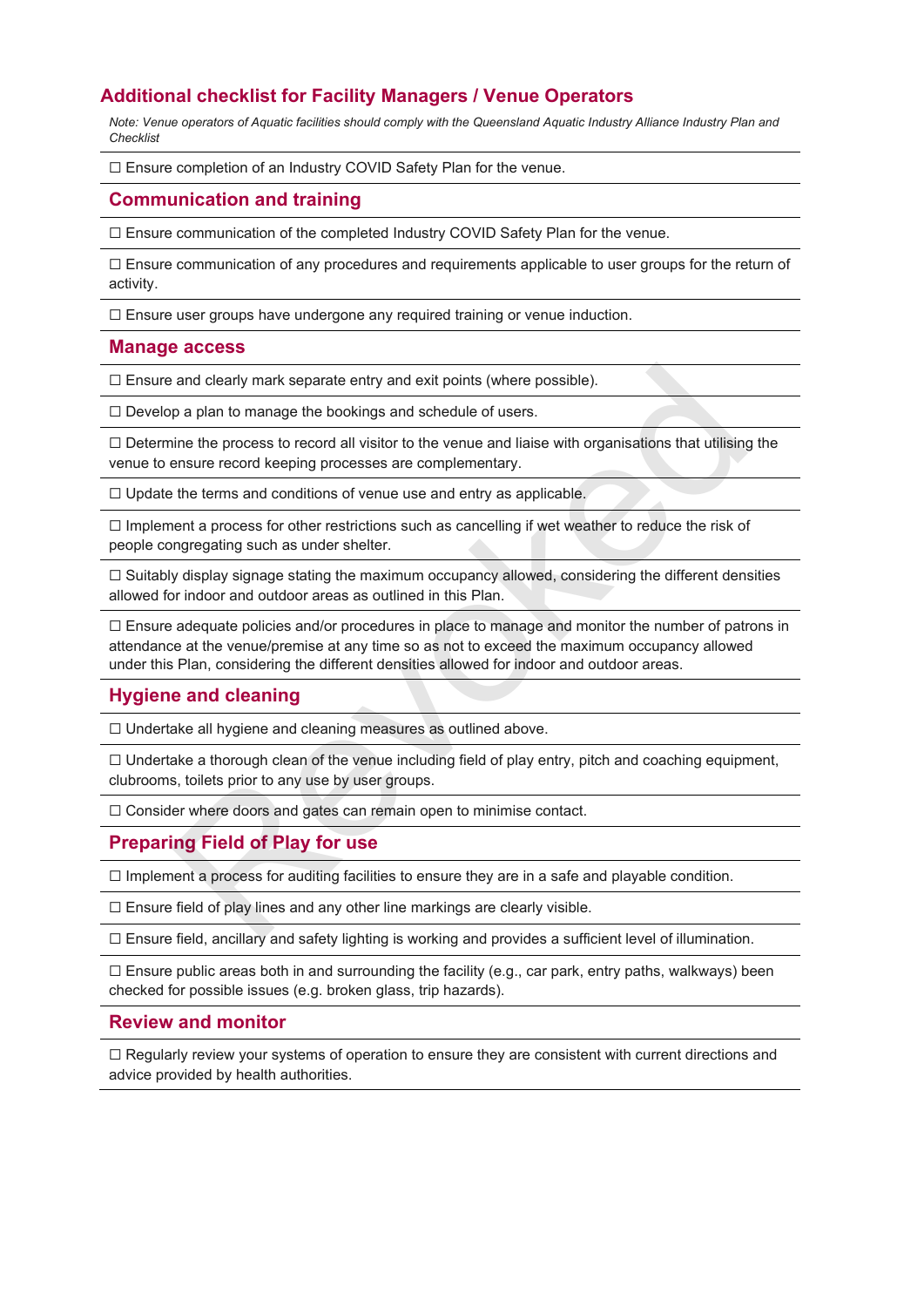#### **Additional checklist for Camping at sport events**

Note: Some sports involve participants camping as part of the sporting activity (e.g. Campdrafts). This checklist only covers the camping portion of these activities and should be read and completed in conjunction with the Outdoor Sports Industry *COVID Safe Plan.*

#### **Manage access**

 $\Box$  Separate camping areas from other facilities such as the field of play, canteens, bars and eating areas.

☐ Limit camping to competitors/officials/volunteers/family only and restrict access to campgrounds to registered campers.

 $\Box$  If practicable, set up separate exit and entry points to campgrounds to minimise contact between participants

 $\Box$  Limit number of campers based on the size of the camping area and available amenities:

- Designate camp sites at least 15 meters apart.
- A maximum ratio of 20 people per toilet (toilet bowl) including both physical and portable toilets.
- Communal amenities may be opened with strict physical distancing and frequent environmental cleaning.
- Implement physical distancing strategies to prevent congestion (e.g. zoning, floor markings, etc.).
- Campsite allocation should maximise distancing between groups as much as possible.

 $\Box$  Check that participants have not been in a declared COVID-19 hotspot in the past 14 days. This may include checking border declarations or residency documentation before attending.

☐ Limit duration of stay to reduce ongoing exposure risk to participants.

 $\Box$  Minimise the use of communal and shared areas such as barbeques, kitchens and tables.

☐ Contact information must be kept on all campers, workers and contractors, including full name, email address (residential address if not available), phone number and date, time of entry and time of exit from the campsite for a period of at least 56 days.

□ Ensure records are used only for the purposes of tracing COVID-19 infections and are captured and stored confidentially and securely.

#### **Communication**

 $\Box$  Place signs at campground entry points to instruct participants not to enter if they are unwell, have COVID-19 symptoms, have been in close contact of a confirmed COVID-19 case, have been overseas in the past 14 days or have been in a declared COVID-19 hotspot in the past 14 days. The sign should state that businesses have the right to refuse service and must insist that anyone with these symptoms leaves the premises. umber of campers based on the size of the camping area and available amenities:<br>Designate camp sites a tleast 15 meters apart.<br>The maximum ratio of 20 people per toliet (toilet bowl) including both physical and portable to

 $\Box$  Minimise the use of communal and shared areas such as barbeques, kitchens and tables.

#### **Hygiene and cleaning**

 $\Box$  Encourage physical distancing and hygiene throughout the camp, with clearly visible signage within camp areas, amenities and communal areas.

 $\Box$  Conduct enhanced environmental cleaning in any high-traffic/high touch areas in line with the [Work](https://www.worksafe.qld.gov.au/__data/assets/pdf_file/0005/191678/covid-19-overview-and-guide.pdf) health and safety during COVID-19 [guidelines.](https://www.worksafe.qld.gov.au/__data/assets/pdf_file/0005/191678/covid-19-overview-and-guide.pdf)

☐ Provide campers with hand washing facilities or appropriate alcohol-based hand sanitisers. Alcoholbased hand sanitiser containing at least 60% ethanol or 70% iso-propanol is recommended.

☐ Camp groups should provide and use their own personal shower, toilet and cooking facilities as part of their campsite whenever possible.

☐ Encourage camp groups to prepare their own food or restrict communal food service to a designated area that are complying with a relevant COVID Safe Checklist or Industry Plan (such as a canteen).